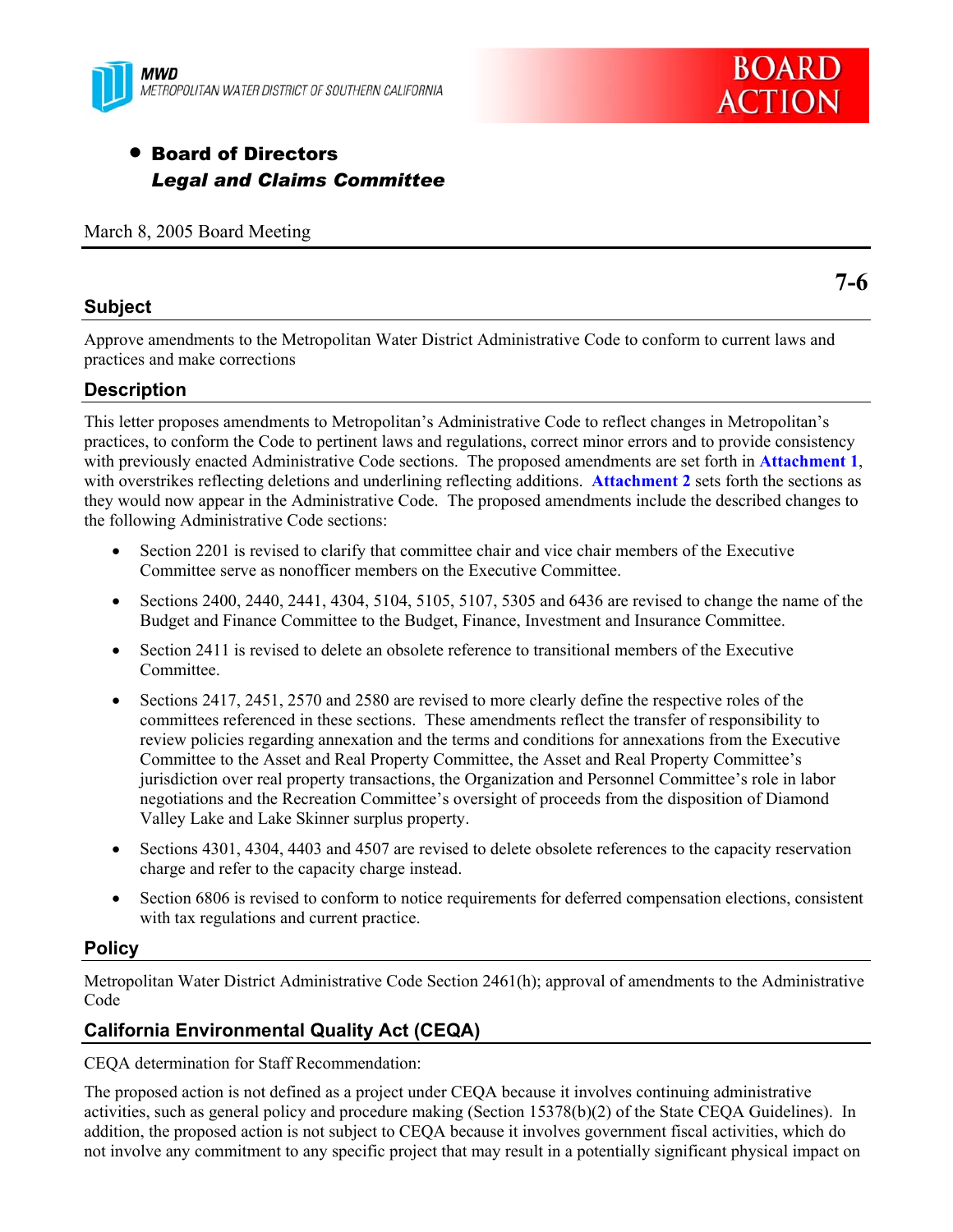the environment (Section 15378(b)(4) of the State CEQA Guidelines). In addition, where it can be seen with certainty that there is no possibility that the proposed action in question may have a significant effect on the environment, the proposed action is not subject to CEQA (Section 15061(b)(3) of the State CEQA Guidelines).

The CEQA determination is: Determine that the proposed action is not subject to CEQA pursuant to Sections 15378(b)(2), 15378(b)(4), and 15061(b)(3) of the State CEOA Guidelines.

#### **Staff Recommendation**

Adopt the CEQA determination and approve amendments to the Administrative Code set forth in **Attachment 2** to reflect the changes recommended in this letter.

2/14/2005 *Jeffrey |Kightlinger <i>General Counsel Date*  2/14/2005 *Gilbert F. Ivey Interim Chief Executive Officer Date* 

**Attachment 1 – The Administrative Code of The Metropolitan Water District of Southern California (showing additions and deletions)** 

**Attachment 2 – The Administrative Code of The Metropolitan Water District of Southern California (changed provisions only)** 

BLA #3540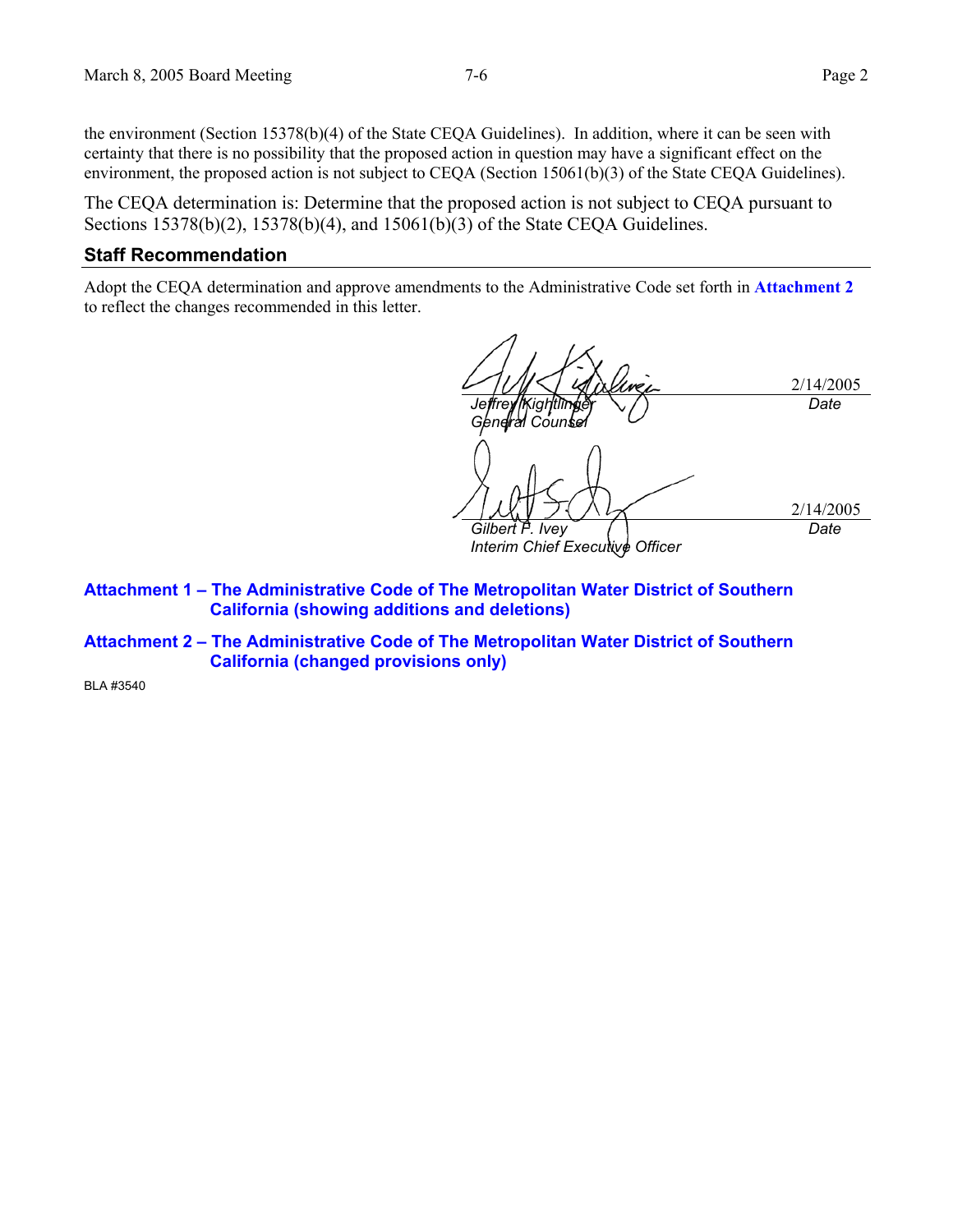#### **Division II**

#### **PROCEDURES PERTAINING TO BOARD, COMMITTEES AND DIRECTORS (showing additions and deletions)**

| Chapter |                                                   | Sec. |
|---------|---------------------------------------------------|------|
|         | <b>Board of Directors</b>                         | 2100 |
|         | <b>Board Officers</b>                             | 2200 |
| 3       | <b>Rules Governing Committees</b>                 | 2300 |
| 4       | <b>Standing Committees</b>                        | 2400 |
| 5       | Other Committees: Miscellaneous Committee Matters | 2500 |
| 6       | Directors                                         | 2600 |
|         | Periodic Staff Reports to Board and Committees    | 2700 |
| 8       | Legislation                                       | 2800 |

#### **Chapter 2**

#### **BOARD OFFICERS**

Sec.

- 2200. Establishment of Offices
- 2201. Terms of Office: Limitations
- 2202. Selection of Officers
- 2203. Vacancy in Office
- 2204. Delegation of Duties to vice Chair
- 2205. Duties of the Chair
- 2206. Use of District Automobile by Chair
- 2207. Duties of the Secretary of the Board

#### **§ 2201. Terms of Office: Limitations.**

 (a) The term of office of officers of the Board shall commence on January 1 of the year immediately following their election, except for the Vice Chairs who are appointed to their positions.

 (b) A director may serve as a Board officer for not more than two consecutive full two-year terms.

 (c) A director shall not be eligible to serve in a combination of offices of the Board or as a nonofficer member of the Executive Committee, which include committee chairs and vice chairs, more than four consecutive full two-year terms except that any member may serve in the office of Chair for two consecutive full two-year terms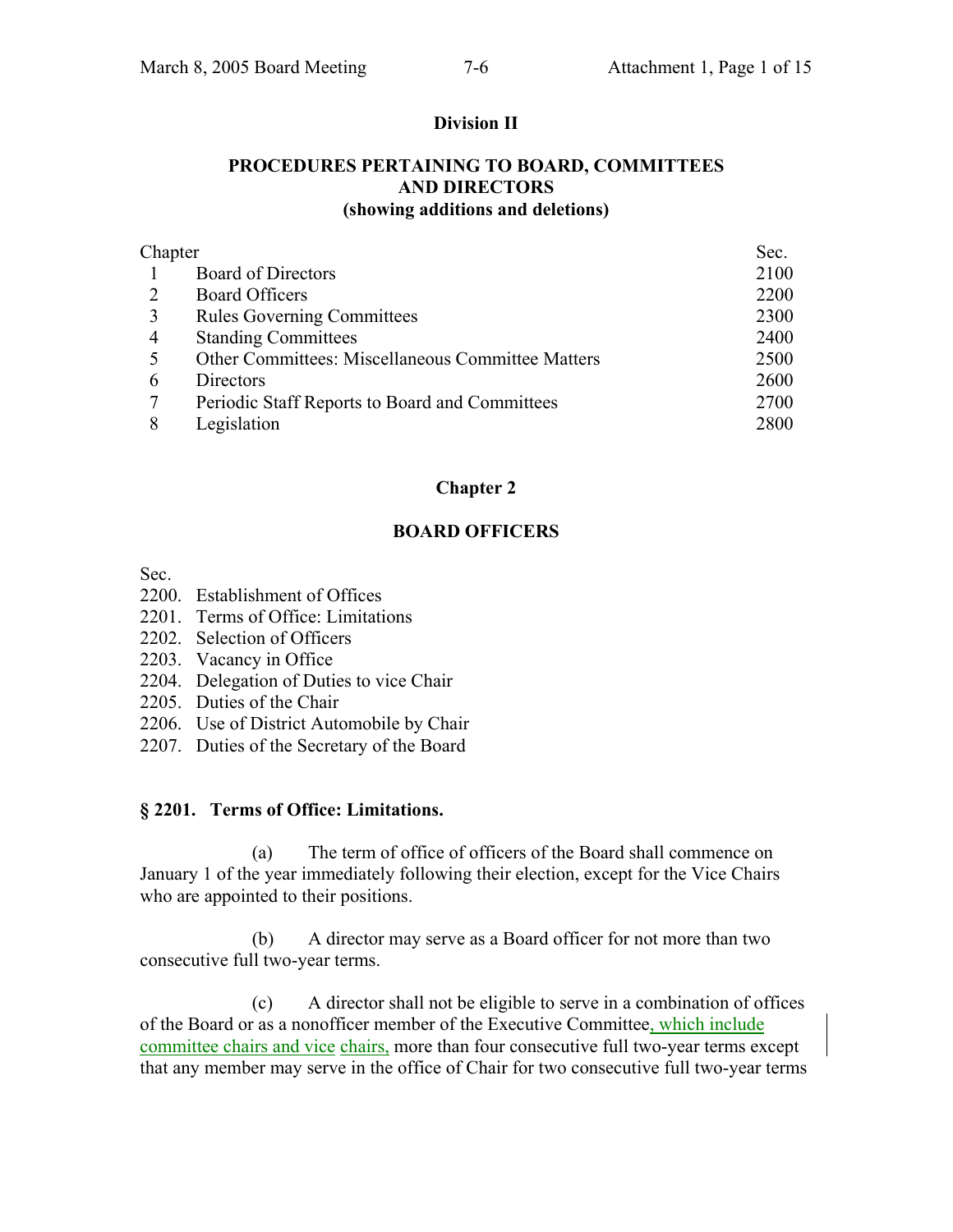without regard to previously held office and may thereafter serve as a member of the Executive Committee in the capacity as a past Chair.

#### **Chapter 4**

## **STANDING COMMITTEES**

| Article |                                                                       | Sec.  |
|---------|-----------------------------------------------------------------------|-------|
|         | General                                                               | 2400  |
|         | <b>Executive Committee</b>                                            | 2410  |
| 3       | Engineering and Operations Committee                                  | 2430  |
| 4       | Budget and Finance CommitteeBudget, Finance, Investment and Insurance |       |
|         | Committee                                                             | 2440  |
|         | Organization and Personnel Committee                                  | 2450  |
| 6       | Legal and Claims Committee                                            | 2460  |
|         | Repealed                                                              | 2470] |
| 8       | Water Planning, Quality and Resources Committee                       | 2480  |
|         | <b>Ethics Committee</b>                                               | 2490  |

## **Article 1**

# **GENERAL**

Sec.

2400. Identification of Standing Committees

2401. Officers and Members of Standing Committees

## **§ 2400. Identification of Standing Committees.**

The Standing Committees of the Board of Directors are:

 Executive Committee Engineering and Operations Committee Budget and Finance CommitteeBudget, Finance, Investment and Insurance **Committee**  Organization and Personnel Committee Legal and Claims Committee Water Planning, Quality and Resources Committee Ethics Committee

## **§ 2411. Selection of Nonofficer Members.**

 Nonofficer members of the Executive Committee, except for the two transitional members, shall be nominated by the Nominating Committee or from the floor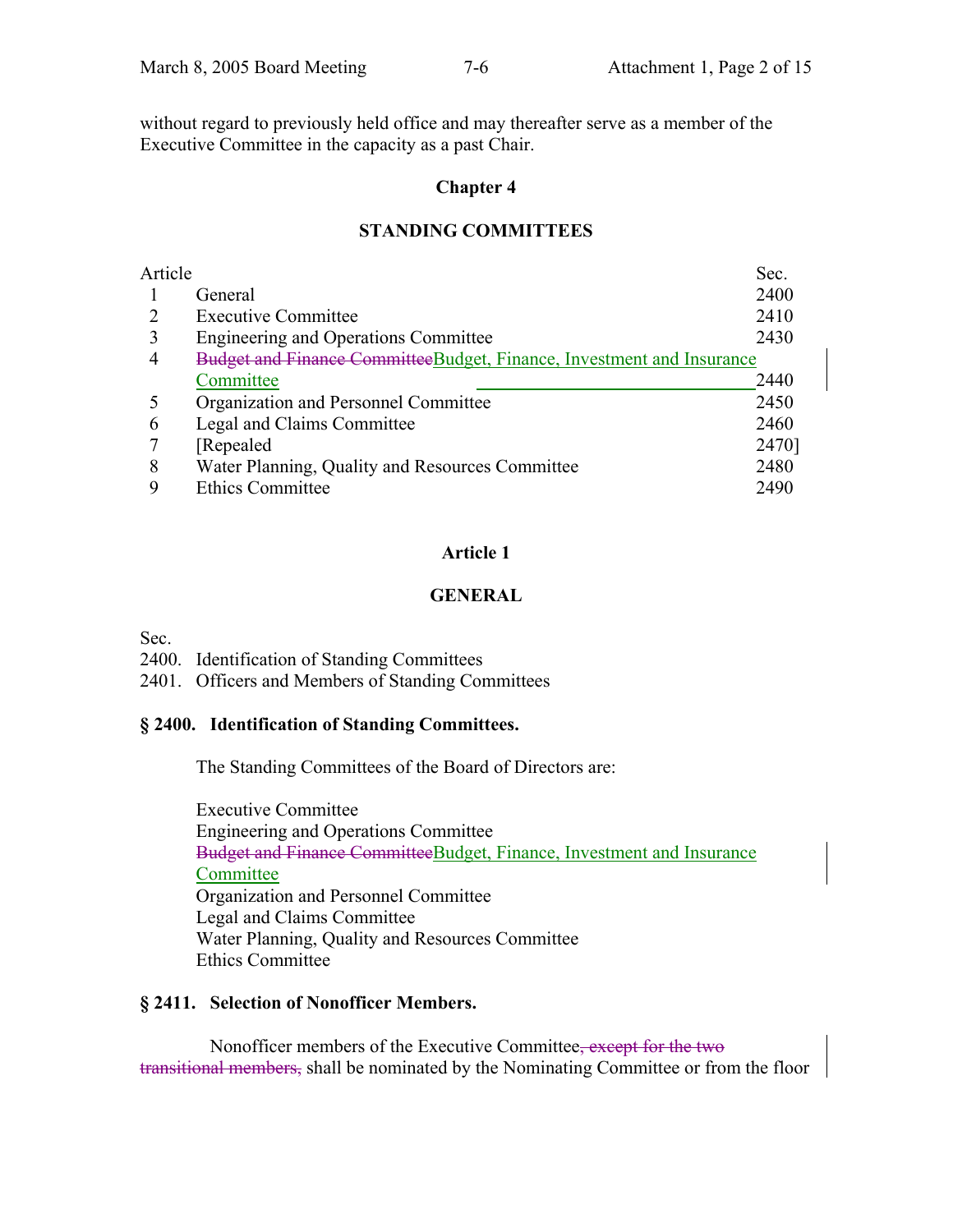and elected at the December meeting of the Board. Three of the six nonofficer members shall be nominated and elected in even-numbered years and three in odd-numbered years.

# **§ 2417. Duties and Functions.**

 (a) The Executive Committee shall study, advise, and make recommendations with regard to:

 (1) Public information for governmental and other entities and officials, and for the citizens of California regarding matters affecting the District's interests;

 (2) Official dealings with the United States Government, the State of California or other states, member public agencies or their sub-agencies, foreign governments and other entities or persons in matters of public policy or other activities as deemed appropriate;

 (3) Review and approve board and committee agendas and, notwithstanding the jurisdiction of the other standing committees in the Code, have the authority to direct which committee shall consider an item;

 (4) Review and approve the scheduling of board and committee meetings;

 (5) Study, advise and make recommendations with regard to policies and procedures to be considered by the Board or committees thereof, except for proposed amendments to the Metropolitan Water District Act or this Administrative Code or other policy matters within the jurisdiction of a specific standing committee;

(6) Matters relating to the Colorado River Board of California;

 (7) Major policy issues to be considered by the Board, including proposed amendments to the Metropolitan Water District Act;

 (8) Questions raised by the officers and staff in intervals between meetings of the Board and in unexpected situations and emergencies;

 (9) The terms and conditions of employment of all consultants and advisors not within the jurisdiction of other committees;

 (10) Resolution of conflicting committee recommendations pursuant to Section 2314;

 (11) Monitor the progress of, and propose modifications to, the Board's goals in light of then existing and projected future conditions;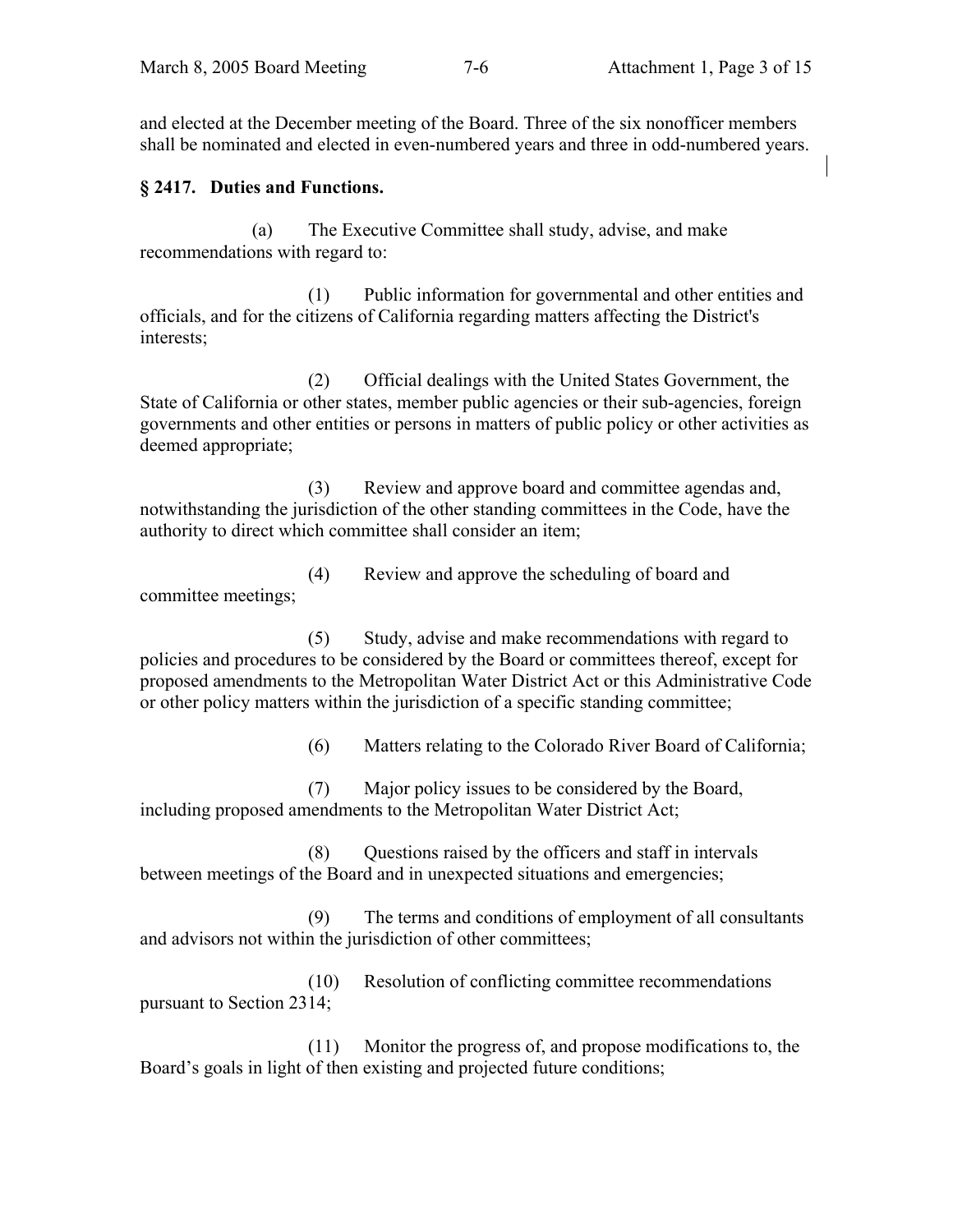(12) Policies regarding annexation and the requirements, procedures, terms and conditions for annexations;

(13)Such other matters as may be required by Division II of this Code.

## **Article 4**

# **BUDGET AND FINANCE COMMITTEEBUDGET, FINANCE, INVESTMENT AND INSURANCE COMMITTEE**

Sec.

2440. Day of Regular Meeting 2441. Duties and Functions

# **§ 2440. Day of Regular Meetings.**

 The regular meetings of the Budget and Finance CommitteeBudget, Finance, Investment and Insurance Committee shall be held on the Monday preceding regular Board meetings.

#### **§ 2441. Duties and Functions.**

 The Budget and Finance CommitteeBudget, Finance, Investment and Insurance Committee shall study, advise and make recommendations with regard to:

- (a) Preparation of budgets;
- (b) Policies and procedures related to budget development and cost

containment;

- (c) Sale of bonds and borrowing and repayment of money;
- (d) Disposition and investment of funds;
- (e) Authorization of appropriations;

 (f) The determination of revenues to be obtained through sales of water, water standby or availability of service charges, and the levying of taxes;

 (g) The financial impact and requirements of policies concerning annexation;

(h) The financial aspects of the District's risk management program;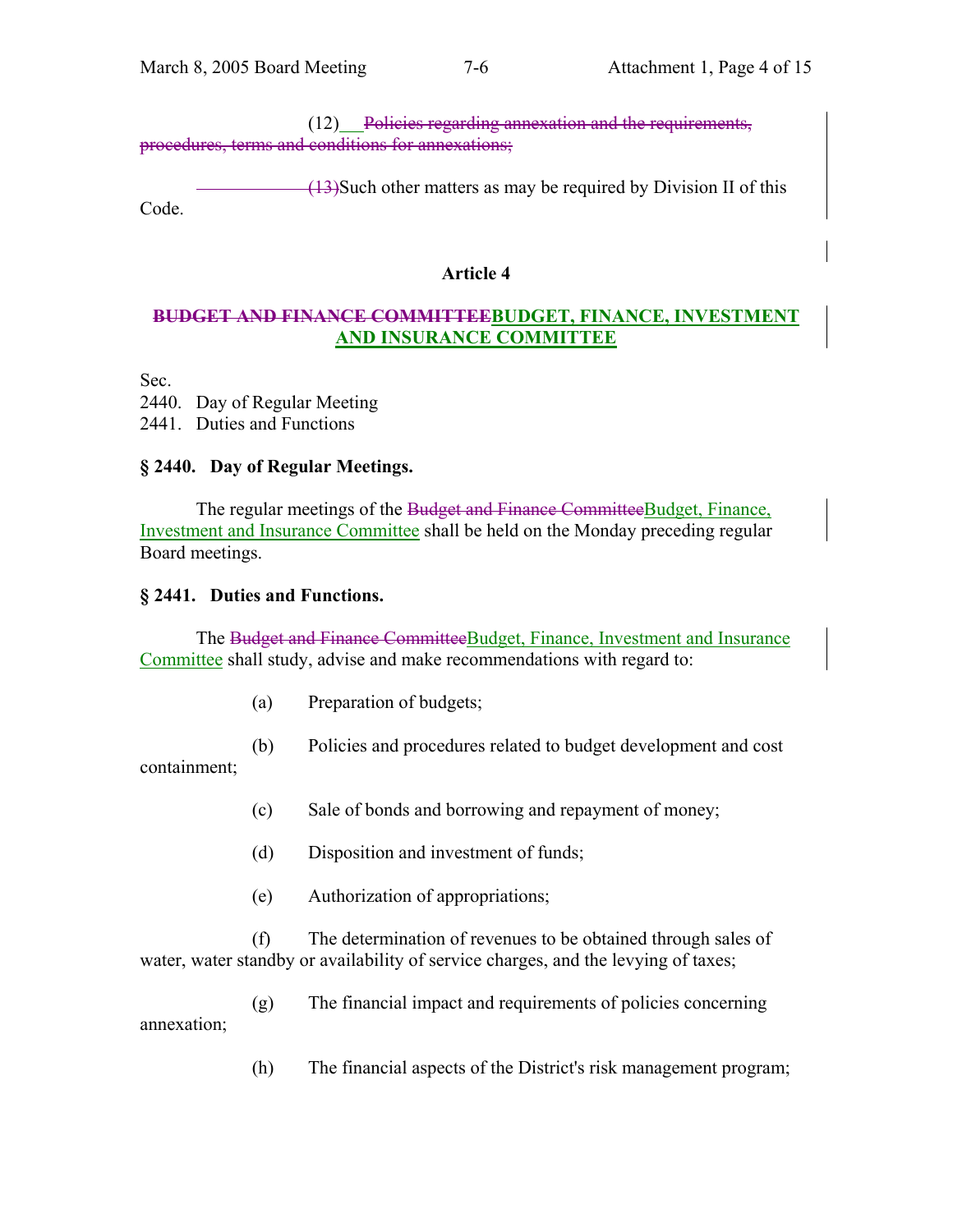(i) Questions pertaining to insurance coverage and self-insurance;

 (j) The selection of financial and insurance consultants and the determination of the scope of their assignments;

 (k) Form and contents of accounts, financial reports, and financial statements;

 (l) Proposed amendments to the Metropolitan Water District Act affecting the finance and insurance functions of the District;

 (m) Goals and objectives related to financial planning for Metropolitan, including but not limited to revenues, operating expenses, reserve policies, internally funded construction, debt management, investments and capital financing strategies;

 (n) The selling prices of water and conditions governing sales of water;

 (o) Costs and accounting procedures relating to the District's and other state water service contracts;

(p) Policies regarding the sale of water for various uses;

 (q) Policies regarding allocation of water standby or availability of service revenue requirements among member public agencies;

(r) Water standby or availability of service charges within the District;

 (s) Review and make recommendations regarding determinations by the chief Executive Officer with respect to appeals concerning readiness-to-serve charges, new demand charges, and connection maintenance charges, and report its recommendations, as appropriate, to affirm or reverse the Chief Executive Officer's determinations; and,

 (t) Review and make recommendations regarding appeals from determinations by the Chief Executive Officer to deny or qualify an application for exemption from the water standby charge, and report its recommendations, as appropriate, to affirm or reverse the Chief Executive Officer's determinations.

# **§ 2451. Duties and Functions.**

 The Organization and Personnel Committee shall study, advise and make recommendations with regard to: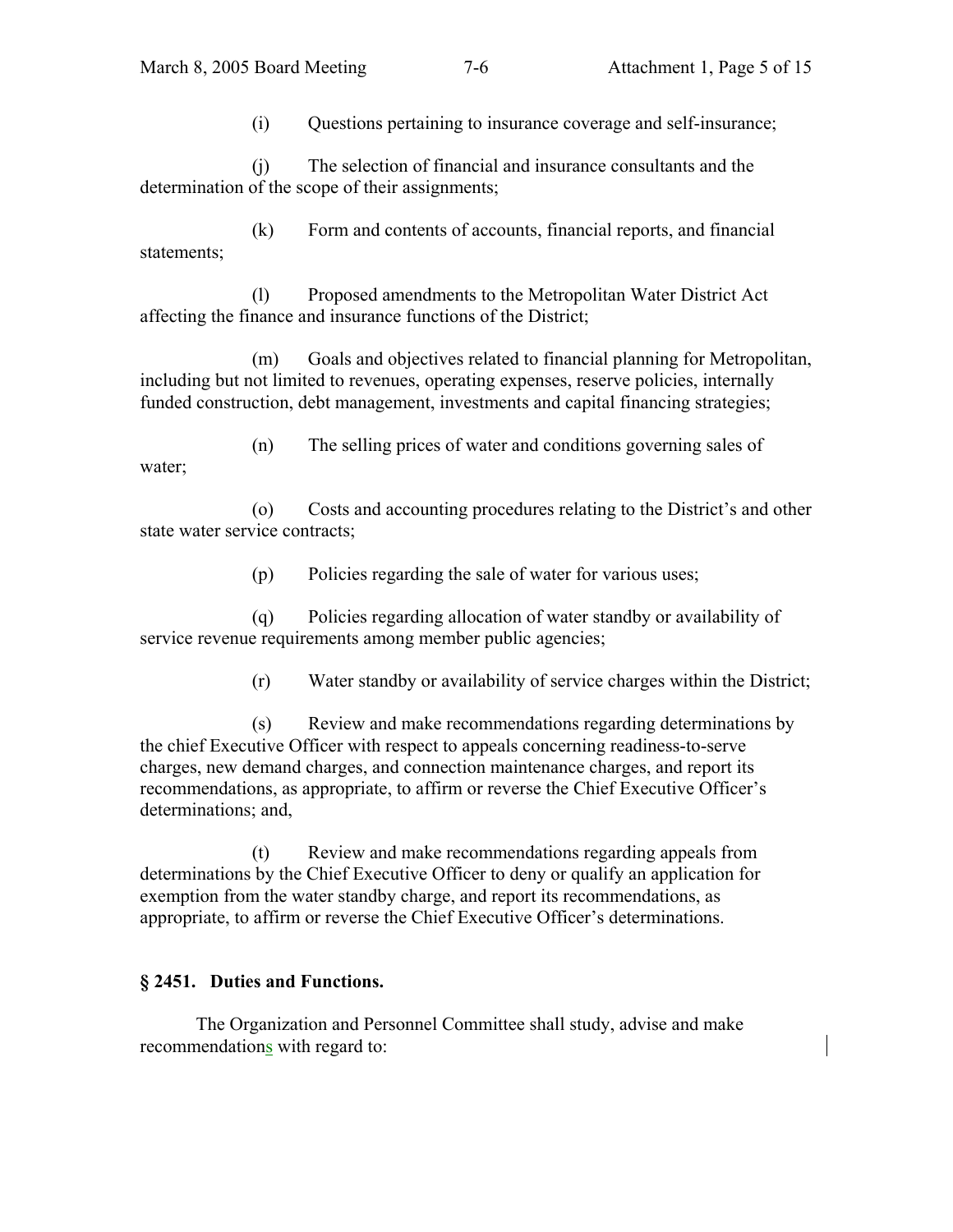(a) The form of the District's organization and the flow of authority and responsibility;

 (b) Periodic independent reviews and studies of the organization, classification of positions, job duties, salaries, and salary ranges;

 (c ) Relations between the District and its employees, including all matters affecting wages, hours, pension plans and other employee benefits, and other terms and conditions of employment, as well as the District's negotiation of such matters with employee bargaining units and selection of negotiators;

 (d) Areas of special concern to the District and its employees, including, but not limited to, equal employment opportunity, affirmative action, and work rules pertaining to the health and safety of employees;

 (e) Policies and rules regarding the employment, discipline and discharge of District officers and employees; and

 (f) Proposed amendments to the Metropolitan Water District Act and Administrative Code affecting the organization and personnel policies of the District and to the Public Employees' Retirement Law.

## **§ 2570. Asset and Real Property Committee.**

 (a) Members of the Asset and Real Property Committee are appointed by, and serve at the pleasure of, the Chair of the Board.

 (b) The Asset and Real Property Committee shall hold meetings as needed, as determined by the Chair of the Asset and Real Property Committee or the Chair of the Board.

 (c) The Asset and Real Property Committee shall study, advise and make recommendations with regard to:

 (1) Proposed amendments to the Metropolitan Water District Act and Code affecting the acquisition, ownership and sale of land by the District.

 (2) Proposed rules and proposals regarding business development opportunities, including real property and intellectual property transactions;

(3) Policies for the acquisition of rights-of-way;

 (4) The purchase, sale, and leasing of land and buildings, including the District's various office and garage space needs, but excluding the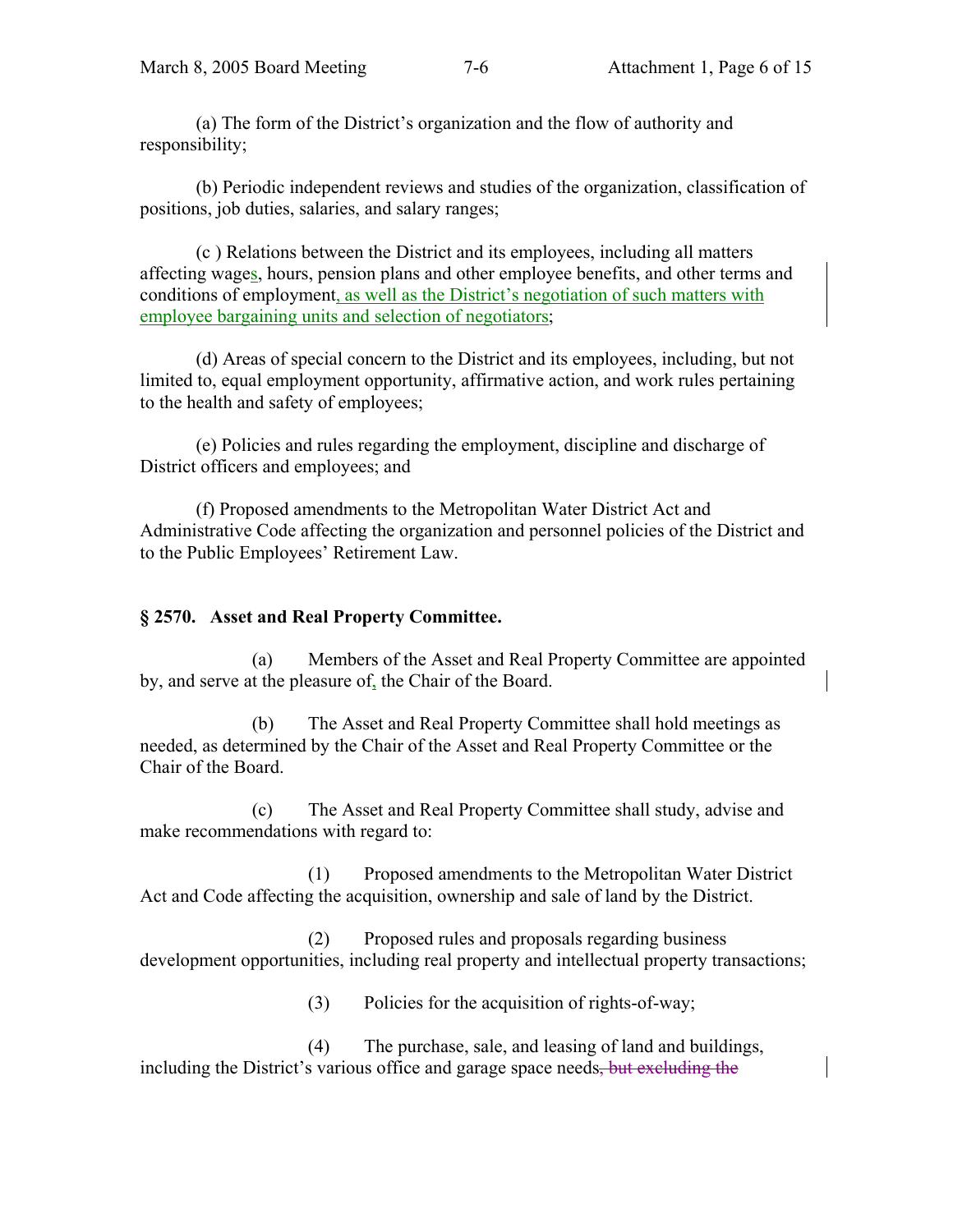development, oversight and coordination of recreational facilities at Diamond Valley Lake and Lake Skinner;

 (5) The incidental use of land in farming operations and otherwise;

(6) The operation and maintenance of buildings;

 (7) The purchase, management and disposition of personal property assets such as equipment and vehicles;

 (8) Facility master plans, including budgeting for capital improvements and long-term facilities commitments; and,

 (9) Information technology strategies, projects and activities, including asset management and the budgeting and tracking of information technology resources; and-

 (10) Policies regarding annexation and the requirements, procedures, terms and conditions for annexations.

## **§ 2580. Recreation Committee**

 (a) Members of the Recreation Committee are appointed by, and serve at the pleasure of, the Chair of the Board.

 (b) The Recreation Committee shall hold meetings as needed, as determined by the Chair of the Recreation Committee or the Chair of the Board.;

 (c) The Recreation Committee shall study, advise and make recommendations to the Board with regard to:

 (1) The development, oversight and coordination of recreational facilities at Diamond Valley Lake and Lake Skinner; and

 (2) The use of proceeds from the sale or disposition of surplus property related to Diamond Valley Lake and Lake Skinner-facilities for recreation purposes.

## **Division IV**

# **WATER SERVICE POLICIES**

| Chapter |                           | Sec. |
|---------|---------------------------|------|
|         | 1 Definitions             | 4100 |
|         | Regional Water Management | 4200 |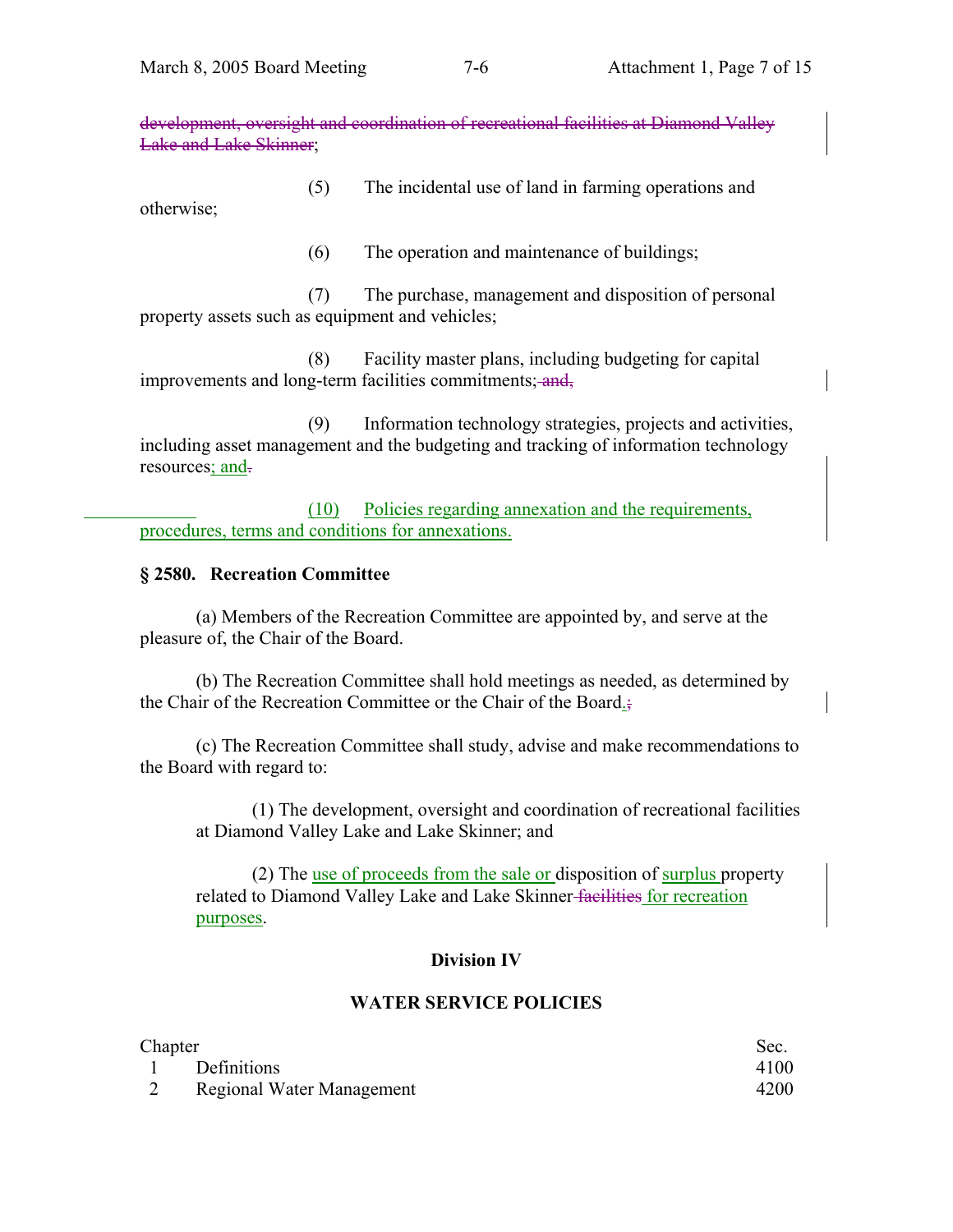|   | <b>Water Sales Revenues</b>                            | 4300 |
|---|--------------------------------------------------------|------|
| 4 | <b>Classification and Rates</b>                        | 4400 |
|   | Water Service Regulations - General                    | 4500 |
| 6 | [Repealed]                                             | 4600 |
|   | <b>Service Connections</b>                             | 4700 |
|   | System Interconnections - Hydraulic Transients         | 4800 |
| 9 | Interim Agricultural Water Program Service Regulations | 4900 |

#### **§ 4301. Cost of Service and Revenue Requirement.**

 (a) The District shall fix rates for water such that anticipated water sales, revenues, together with anticipated revenues from any water standby or availability of service charge (such as the readiness-to-serve charge or capacity reservation charge) or assessment, ad valorem tax revenues and other revenues pay the expenses of the District, provide for repairs and maintenance, provide for payment of the purchase price or other charges for property or services or other rights acquired by the District, and provide for the payment of the interest and principal of the District's outstanding bonded debt. Subject to the foregoing, such rates and charges shall reflect the costs of the district's major service functions, including water supply, conveyance, power, storage, distribution and treatment, to the greatest degree practicable.

 (b) Notwithstanding the provisions in subsection (a) above, and amounts raised by ad valorem property taxation shall not exceed the limitations established by section 124.5 of the Act and, subject to those limitations, shall be not less than the approximate equivalent of the amounts levied for fiscal year 1990-91.

## **§ 4304. Apportionment of Revenues and Setting of Water Rates and Charges to Raise Firm Revenue.**

 (a) Not later than at its January meeting the Chief Executive Officer shall present to the Budget and Finance CommitteeBudget, Finance, Investment and Insurance Committee of the Board.

(1) determinations of the revenue requirements and cost of service analysis supporting the rates and charges required during the fiscal year beginning the following July 1 as determined by the Chief Executive Officer in accordance with current Board policies, and

(2) recommendations of rates, including, but not limited to, the System Access Rate, Water Stewardship Rate, System Power Rate, Treatment Surcharge, and the Supply Rates, for the various classes of water service to become effective the following January 1. These recommended rates shall be the Chief Executive Officer's determination, made in accordance with current Board policies, of the rates necessary to produce substantially the revenues to be derived from water sales during the fiscal year beginning the following July 1.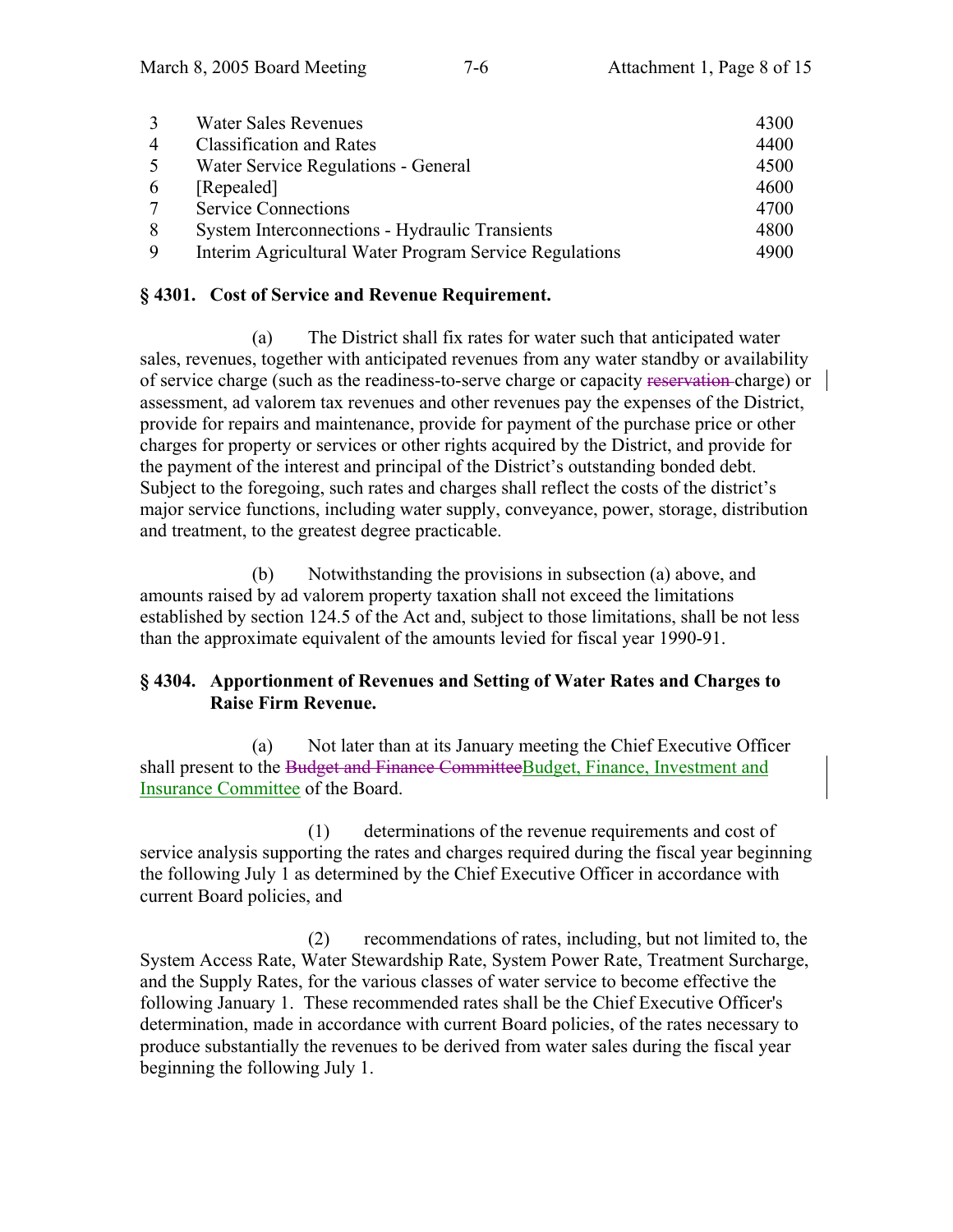(b) The Chief Executive Officer shall also present to the Budget and Finance CommitteeBudget, Finance, Investment and Insurance Committee at its January meeting recommendations regarding the imposition of a water standby charge or an availability of service charge (such as the readiness-to-serve charge and capacity reservation charge) which charge shall be the Chief Executive Officer's determination, made in accordance with current Board policies, of the charge necessary to produce substantially the revenues to be derived from firm revenue sources, if any, exclusive of taxes, during the fiscal year beginning the following July 1 which the Budget and Finance CommitteeBudget, Finance, Investment and Insurance Committee has determined to be necessary.

(c) Not later than its January meeting the Budget and Finance CommitteeBudget, Finance, Investment and Insurance Committee shall set a time or times for, and shall thereafter hold, one or more meetings of the Budget and Finance CommitteeBudget, Finance, Investment and Insurance Committee to be held prior to its regular March meeting at which interested parties may present their views regarding the proposed water rates to said committee. The Budget and Finance CommitteeBudget, Finance, Investment and Insurance Committee shall direct the Chief Executive Officer to cause the publication of a notice of such public hearing to be published in newspapers of general circulation within the District's service area. Such notice shall be published not less than 10 days prior to the public hearing.

 (d) The Budget and Finance CommitteeBudget, Finance, Investment and Insurance Committee shall also make at its January meeting a preliminary determination of the type of firm revenue, if any, to be raised for the following fiscal year and recommend to the Board a form of resolution of intention to impose either a water standby charge or an availability of service charge sufficient to raise such firm revenue, exclusive of taxes, to implement such determination. The committee shall also recommend to the Board that it (1) authorize and direct the Chief Executive Officer to satisfy all notice requirements for implementation of such charge and (2) set dates, times and locations for, and thereafter hold, prior to the regular April meeting, one or more adjourned meetings of the Board, for public hearings and consideration of the imposition of the charge, at which interested parties may present their views regarding the proposed charge.

 (e) At its regular March meeting the Budget and Finance CommitteeBudget, Finance, Investment and Insurance Committee shall make its determination regarding the revenue requirement to be paid from water rates and the water rates to become effective the following January 1 and shall recommend said water rates to the Board at the Board's regular March meeting.

 (f) At its March meeting, the Board shall establish water rates for deliveries beginning the following January 1.

 $(g)$  Not later than its regular May meeting, the Budget and Finance CommitteeBudget, Finance, Investment and Insurance Committee shall make its final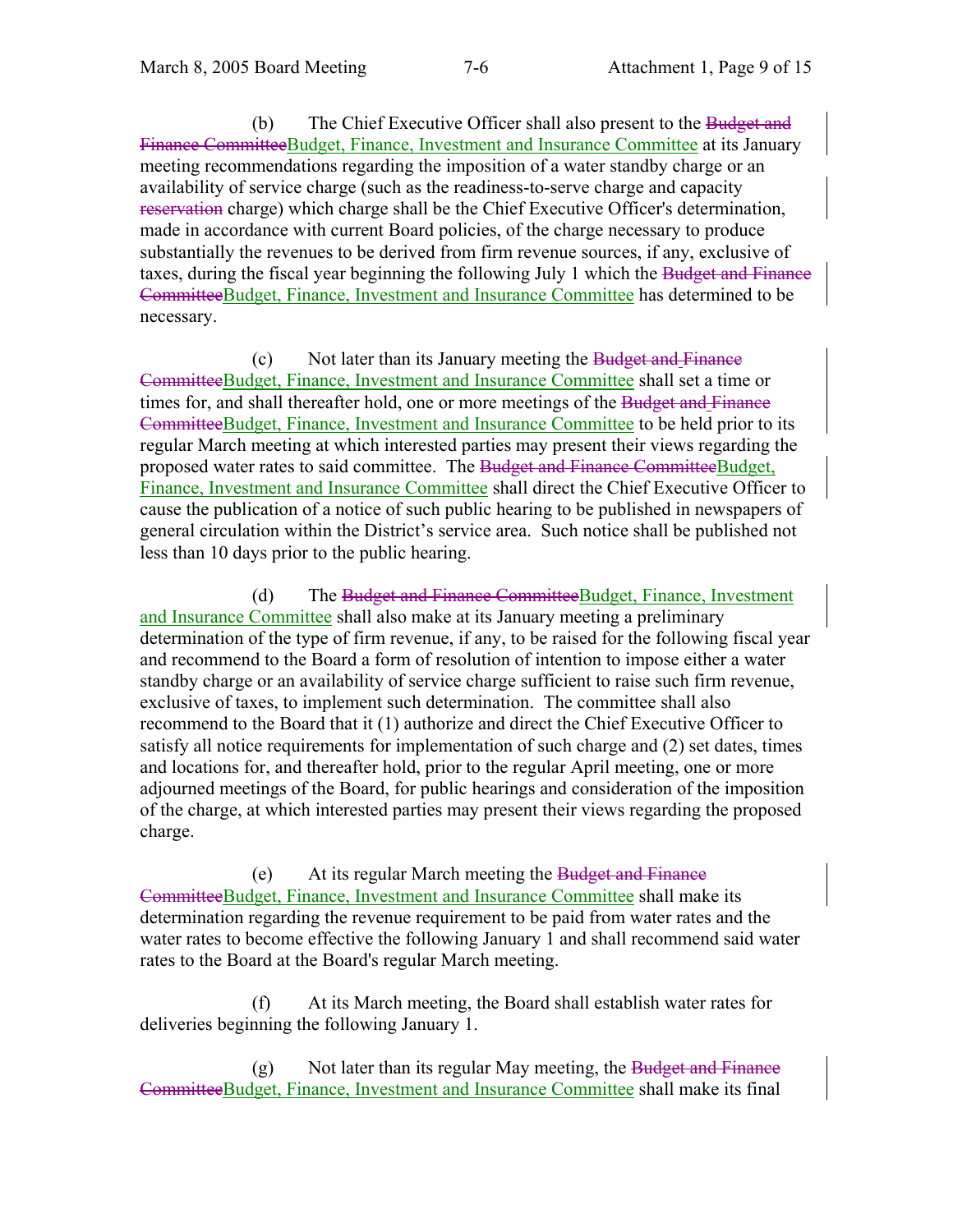determination regarding the water standby charge or other firm revenue charge, if any, for the fiscal year beginning the following July 1, and shall recommend such charge, if any, to the Board at its regular May meeting.

 (h) Not later than its May meeting, the Board shall consider and take action upon the recommendations, if any, of the Budget and Finance CommitteeBudget, Finance, Investment and Insurance Committee regarding a firm revenue source, exclusive of taxes, for the fiscal year beginning the following July 1.

 (i) Proposals for changes in water rates to become effective at times other than on January 1 shall require adequate notice to the public and a hearing before such proposals are acted upon by the Board, unless the Board finds that an immediate change in water rates is urgent.

# **§ 4403. Capacity Reservation Charge and Capacity Charge.**

 (a) Beginning January 1, 2004, the capacity charge shall be payable by each member agency for system capacity based on the maximum summer day demand placed on the system between May 1 and September 30 for the three-calendar year period ending December 31, 2002, and thereafter for a rolling three-calendar year period.

(b) The capacity-reservation charge shall be due monthly, quarterly or semiannually, as agreed upon by Metropolitan and the member public agency.

## **§ 4507. Billing and Payment for Water Deliveries.**

 (a) **Timeframe for Billing and Payment.** Except as noted herein below, invoices shall be mailed electronically, or, if requested by the member agency, by hardcopy via United States mail, not later than the tenth day of the month following delivery to a member public agency. Each such invoice shall indicate the date of mailing and the date on which the payment there under becomes delinquent and shall show the total amount of water delivered for each class of service, the charges for water sold and delivered for each class, the readiness-to-serve and capacity reservation, charges, as applicable, and the total amount due and owing, all as determined by the Chief Executive Officer. Payment of the amount shown on any such invoice shall be due on the last business day of that month and shall be delinquent if not received by the Treasurer of the District before the close of crediting activity on the last business day of the first month following such date of mailing. When making any such payment the member public agency shall specify the invoice or invoices to which the payment shall be credited by the District.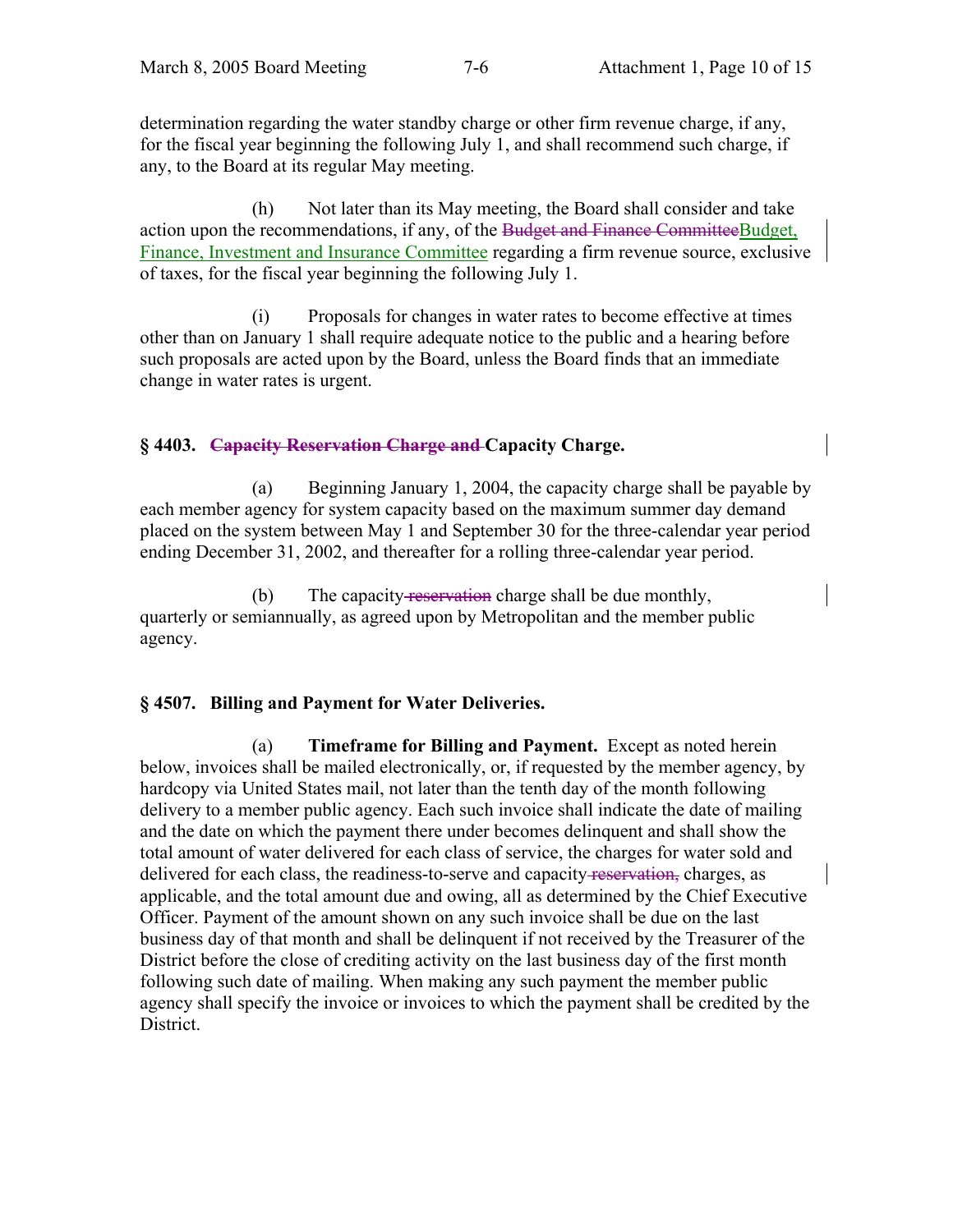#### **Division V**

#### **FINANCIAL MATTERS**

| Chapter |                                | Sec. |
|---------|--------------------------------|------|
|         | 1 Administrative Matters       | 5100 |
|         | 2 Financial Policies           | 5200 |
|         | <b>Short-Term Certificates</b> | 5300 |

#### **§ 5104. Payment After Loss of Bond Interest Coupon.**

 (a) The Treasurer of the District is authorized to effectuate payment, without action of the Board, of a claim arising from the loss of a bond interest coupon that has been detached from a District bond or from the destruction of a bond interest coupon at any time after the date of its maturity, and the Treasurer has received:

 (1) An affidavit or affidavits establishing the ownership of the coupon and reciting therein the circumstances under which it was lost or destroyed; and

 (2) An indemnity bond in a penal sum which is at least the amount of the claim, said sum being specifically stated in said bond, said bond to be approved by the General Counsel and then filed with the Treasurer. The indemnity bond must include a rider substantially in the form hereinafter set forth:

(i) Rider.

This Rider is attached to and is a part of the Bond of Indemnity executed by the (enter name of insurance company) respecting the loss of coupons due coupons at \$ per coupon - total \$ , detached from \$ Bonds of THE METROPOLITAN WATER DISTRICT OF SOUTHERN CALIFORNIA, numbered to ,  $\%$ , maturing , at \$ each bond in bearer form.

It is understood and agreed that in the event the balance in the coupon account respecting the above-described issue of bonds, maintained by the Treasurer of said District, should hereafter not be sufficient as a result of the payment of coupon(s) to provide for outstanding unpaid coupons, (enter name of insurance company) will reimburse The Metropolitan Water District of Southern California, up to the face amount of the coupon(s) paid under this indemnity contingent upon presentation by said District of (a) evidence that said District has paid the afore-described coupon(s) or (b) a certificate from the Treasurer of said District that there is a deficiency in said coupon account balance.

 It is understood that within the first year after the due date of the afore-described coupon(s) that (enter name of insurance company) may request that the Treasurer of said District search the District's records to ascertain if in fact the afore-described coupon(s)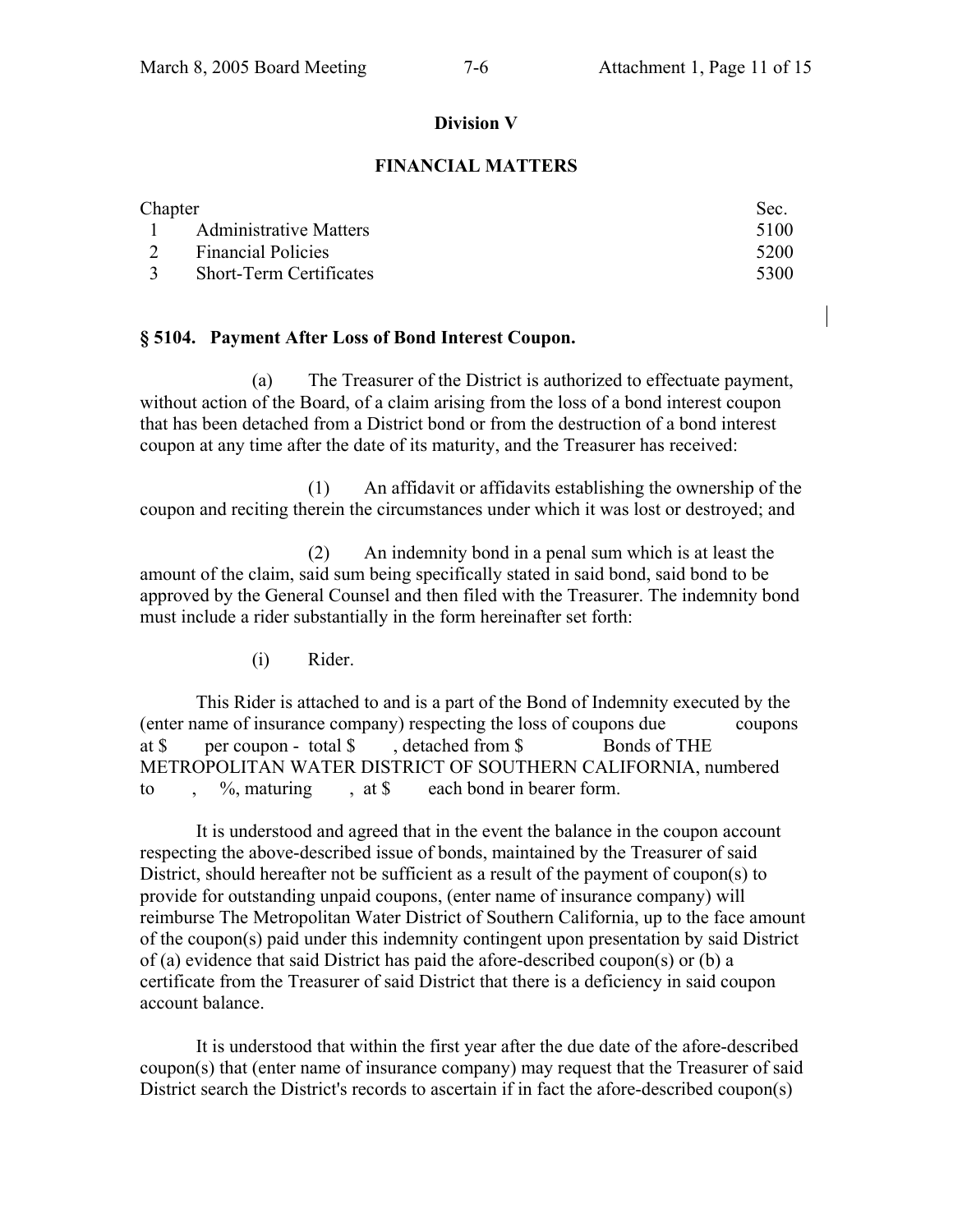have been paid, but any such request shall only be honored by said Treasurer upon payment by (enter name of insurance company) of any fee required by said Treasurer to cover costs of such search.

Executed this day of 19

(enter name of insurance company)

(b) The Treasurer shall report annually to the Budget and Finance CommitteeBudget, Finance, Investment and Insurance Committee all payments made pursuant to this Section 5104.

## **§ 5105. Lost or Destroyed Bonds.**

 (a) The Treasurer of the District is authorized to issue a new District bond or bonds similar to the original to replace it if the Treasurer has received:

 (1) Proof satisfactory to the Treasurer that the bond has been lost or destroyed; and

 (2) Security approved by the Treasurer and the General Counsel from the owner indemnifying the District against any loss incurred on account of the bond, such security to be equal to the principal amount of the bond and plus the aggregate amount of any attached interest coupons; and

(3) The costs for issuance of the new bond.

 (b) The Treasurer shall report annually to the Budget and Finance CommitteeBudget, Finance, Investment and Insurance Committee of the Board all issuances of duplicate bonds made pursuant to this Section 5105.

## **§ 5107. Annual Budget.**

 (a) There shall be prepared, under the direction of the Chief Executive Officer, a proposed annual consolidated budget which shall be submitted to the Board no later than the date of the regular Board meeting in June immediately preceding the fiscal year to which the budget applies. The proposed budget shall indicate by fund all anticipated expenditures and required reserves and the source of moneys to be used to meet such expenditures and provide such reserves. The proposed annual consolidated budget will include a three-year budget outlook. A Board Workshop on the proposed annual consolidated budget will be conducted prior to the June Budget and Finance CommitteeBudget, Finance, Investment and Insurance Committee meeting. The Budget and Finance CommitteeBudget, Finance, Investment and Insurance Committee shall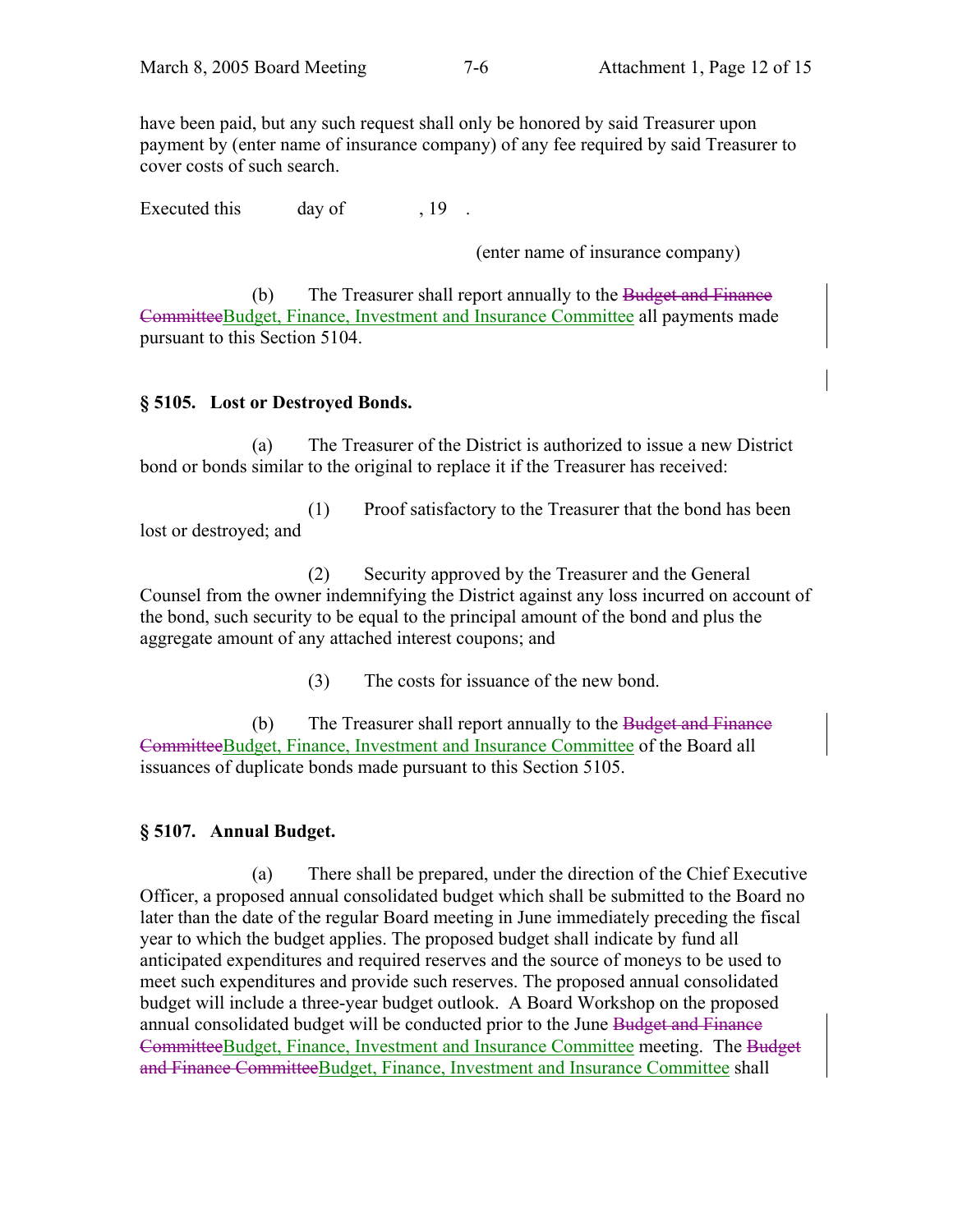review the proposed budget in its entirety, together with the recommendations from the Board workshop, and report its recommendations to the Board.

 (b) After considering the proposed budget and making any revisions thereto that it may deem advisable, the Board shall adopt the budget before the beginning of the fiscal year to which the budget applies. The amounts provided in the budget for total expenditures for operation and maintenance, including minimum and variable operation and maintenance charges under water or power contracts with the State, for capital charges under such contracts, and for debt service, shall be deemed to be appropriated from the funds indicated in the budget.

 (c) The adoption of the budget shall have no effect upon appropriations for capital projects and continuing expenditures not susceptible to immediate direct allocation, as described in Section 5108 hereof, and shall not establish any limitations on expenditures for such purposes.

 (d) The total operational and maintenance budget shall be measured against the regional rate of inflation as measured by five-year rolling average change in the Consumer Price Index (CPI) for the Los Angeles-Riverside-range County area, not seasonally adjusted, for all items as reported by the U. S. Bureau of Labor Statistics. The budget will include explanations of increases greater than the CPI due to unique conditions, growth or expansion of services.

# **Chapter 3**

# **SHORT-TERM REVENUE CERTIFICATES**

Sec.

- 5300. Authorization to Chief Executive Officer
- 5301. Dealer-Manager
- 5302. Credit Facility
- 5303. Issuing and Paying Agent
- 5304. Method and Procedures for Sale of Certificates
- 5305. Report of Exercise of Authority

# **§ 5305. Report of Exercise of Authority.**

 The Chief Executive Officer shall report to the next following meeting of the Budget and Finance CommitteeBudget, Finance, Investment and Insurance Committee of the Board any exercise of authority pursuant to this Chapter.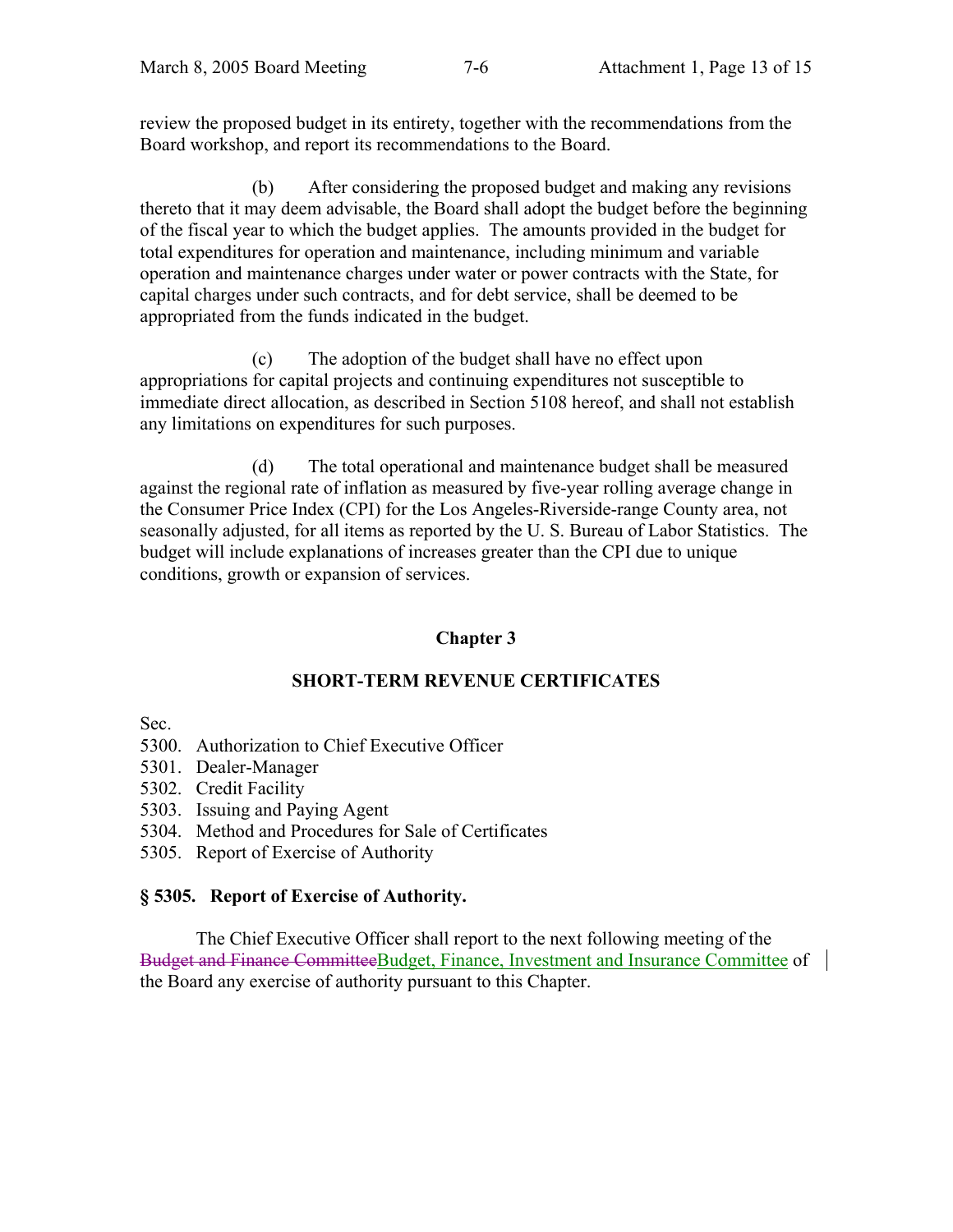#### **Division VI**

#### **PERSONNEL MATTERS**

| Chapter |                                                         | Sec.  |
|---------|---------------------------------------------------------|-------|
|         | <b>Employee Relations</b>                               | 6100  |
|         | <b>Personnel Regulations</b>                            | 6200  |
|         | <b>General Employee Matters</b>                         | 6300  |
| 4       | <b>Officers</b>                                         | 6400  |
|         | Management and Confidential Employees - General         | 6500  |
| 16      | Repealed                                                | 6600] |
|         | <b>Employee Deferred Compensation and Savings Plans</b> | 6700  |

#### **§ 6436. Annual and Quarterly Reports to Legal and Claims and Personnel Committee.**

 (a) The Chief Executive Officer and General Counsel shall report quarterly to the Legal and Claims Committee the exercise of any power delegated to them by Sections 6433 and 6434. The General Counsel shall report quarterly to the Legal and Claims Committee the exercise of any power delegated to him by Section 6431.

 (b) The General Counsel shall annually, in advance of the July Board meetings, submit to the Legal and Claims Committee a comprehensive Legal Department business plan and the Legal Department's annual goals and work objectives for review and approval. The business plan and goals and work objectives shall be submitted in conjunction with similar reports by the Chief Executive Officer and General Auditor to the Executive Committee, the Audit Committee and the Budget and Finance CommitteeBudget, Finance, Investment and Insurance Committee.

#### **Article 7**

#### **ARTICLES OF THE METROPOLITAN WATER DISTRICT OF SOUTHERN CALIFORNIA 1997 DEFERRED COMPENSATION PLAN**

Sec.

- 6800. Article I Name
- 6801. Article II Purposes
- 6802. Article III Definitions
- 6803. Article IV General Provisions
- 6804. Article V Administration
- 6805. Article VI Eligibility
- 6806. Article VII Enrollment
- 6807. Article VIII Plan Ceiling
- 6808. Article IX Catch-Up Provisions
- 6809. Article X Availability of Amounts Deferred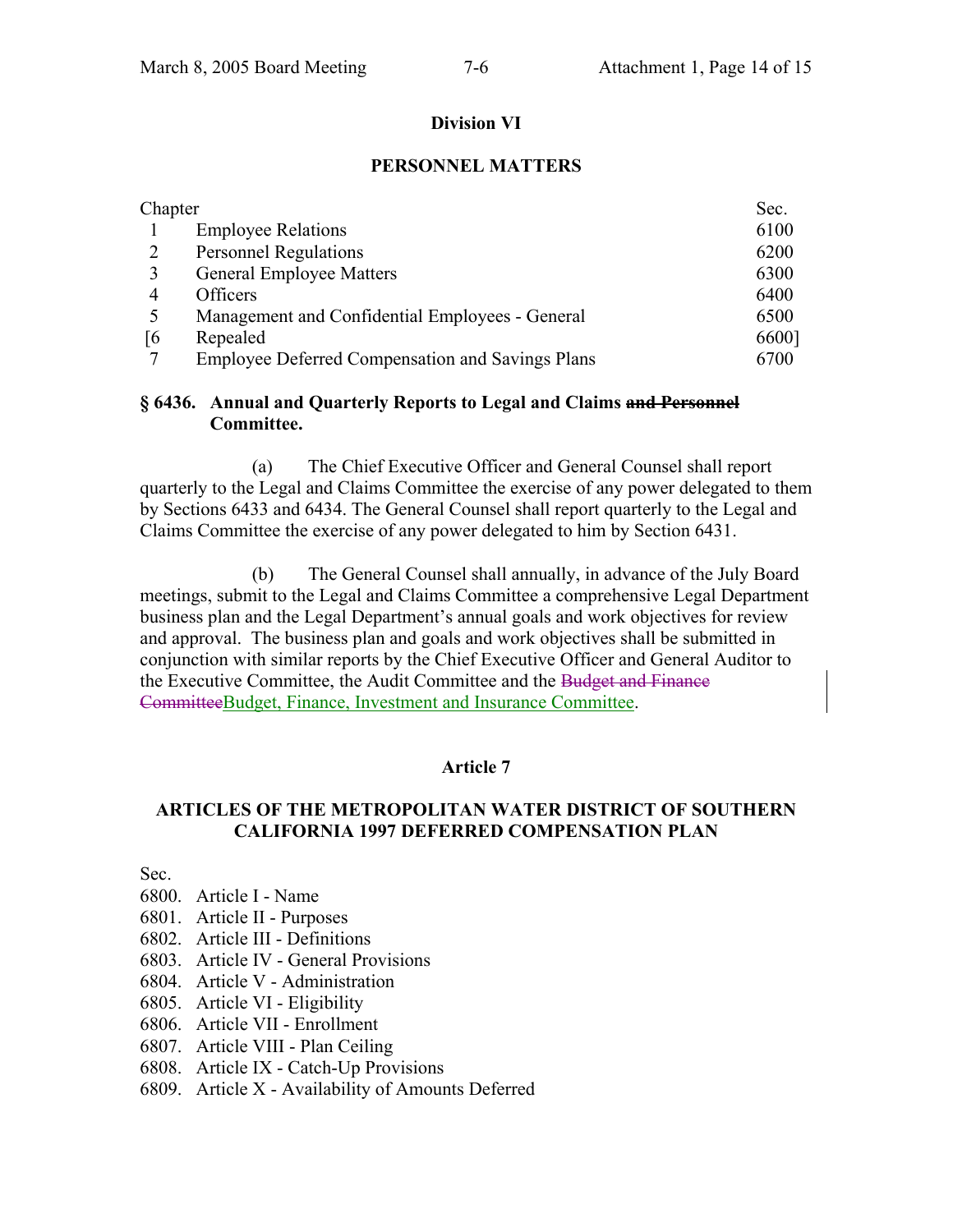- 6810. Article XI Payments to Participant
- 6811. Article XII Payments to Beneficiary
- 6812. Article XIII Payments to Surviving Spouse
- 6813. Article XIV Minimum Rate of Periodic Payments
- 6814. Article XV Payments for Unforeseeable Emergencies
- 6815. Article XVI QDRO's
- 6816. Article XVII Participant's Accounts
- 6817. Article XVIII District's Obligations
- 6818. Article XIX Ownership and Investment
- 6819. Article XX Participant's Risk of Loss
- 6820. Article XXI Participant's Rights
- 6821. Article XXII Administrative Cost
- 6822. Article XXIII Amendment or Termination of 1997 Plan
- 6823. Article XXIV Leave of Absence
- 6824. Article XXV Return to Excess Deferrals
- 6825. Article XXVI Advisory Committee
- 6826. Article XXVII Transfers Between Plans
- 6827. Article XXVIII Direct Rollover of Eligible Rollover Distributions
- 6828. Article XXIX Acceptance of rollovers from Other Plans
- 6829. Article XXX Participant Loans
- 6830. Article XXXI Purchase of Service Credits
- 6831. Article XXXII Employee Plans Compliance Resolution System

#### **§ 6806. Article VII - Enrollment.**

 Any eligible employee of the District may enroll or re-enroll (except as provided in Paragraph (d) of Article X below) as a Participant in the 1997 Plan by filing a written election to participate with the District on a form approved by the Chief Executive Officer. The election, if consented to by the District, shall become effective with respect to compensation for services rendered to the District by the employee on the date specified in the election, but not earlier than the first day of the first payroll period that begins in the month next following the date such election is received and processed by the District and shall remain effective for a minimum of one calendar month. The election shall thereafter continue in full force and effect unless revoked by the District or the Participant by written notice by the revoking party to the other party not later than the last business day of the month prior to the calendar month in at least 20 days prior to commencement of the biweekly pay period for which the revocation is to be effective. The effective date for any election or revocation must be as of the first day of a District payroll period, unless otherwise provided by the Chief Executive Officer. The form of enrollment shall specify the amount per pay period or the percentage of compensation which is to be deferred pursuant to the 1997 Plan. If the employee is married, the District may require the consent of the employee's spouse to the terms and conditions of the participation.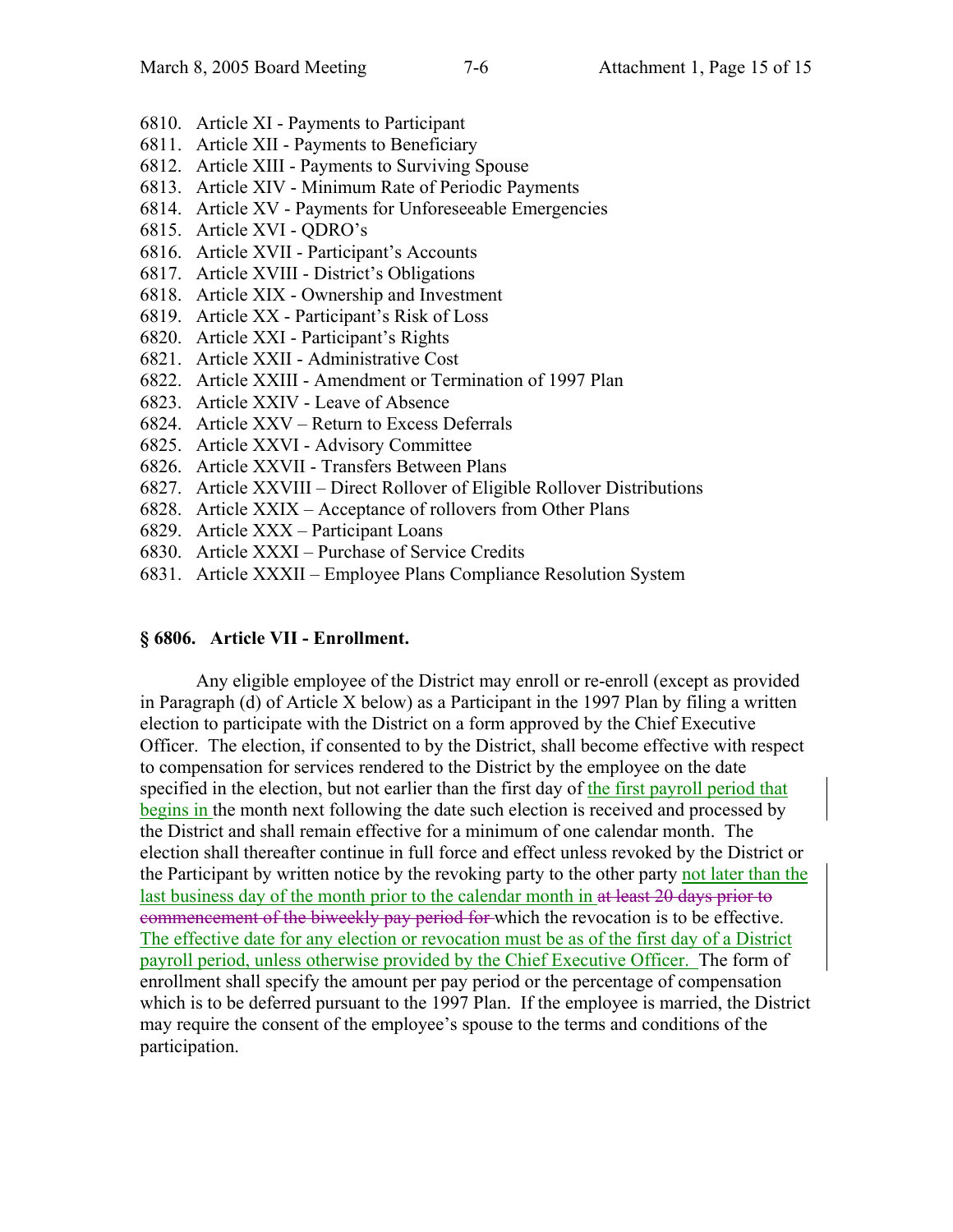#### **Division II**

#### **PROCEDURES PERTAINING TO BOARD, COMMITTEES AND DIRECTORS**

| Chapter |                                                   | Sec. |
|---------|---------------------------------------------------|------|
|         | <b>Board of Directors</b>                         | 2100 |
|         | <b>Board Officers</b>                             | 2200 |
| 3       | <b>Rules Governing Committees</b>                 | 2300 |
| 4       | <b>Standing Committees</b>                        | 2400 |
|         | Other Committees: Miscellaneous Committee Matters | 2500 |
| 6       | Directors                                         | 2600 |
|         | Periodic Staff Reports to Board and Committees    | 2700 |
|         | Legislation                                       | 2800 |

#### **Chapter 2**

#### **BOARD OFFICERS**

Sec.

- 2200. Establishment of Offices
- 2201. Terms of Office: Limitations
- 2202. Selection of Officers
- 2203. Vacancy in Office
- 2204. Delegation of Duties to vice Chair
- 2205. Duties of the Chair
- 2206. Use of District Automobile by Chair
- 2207. Duties of the Secretary of the Board

#### **§ 2201. Terms of Office: Limitations.**

 (a) The term of office of officers of the Board shall commence on January 1 of the year immediately following their election, except for the Vice Chairs who are appointed to their positions.

 (b) A director may serve as a Board officer for not more than two consecutive full two-year terms.

 (c) A director shall not be eligible to serve in a combination of offices of the Board or as a nonofficer member of the Executive Committee, which include committee chairs and vice chairs, more than four consecutive full two-year terms except that any member may serve in the office of Chair for two consecutive full two-year terms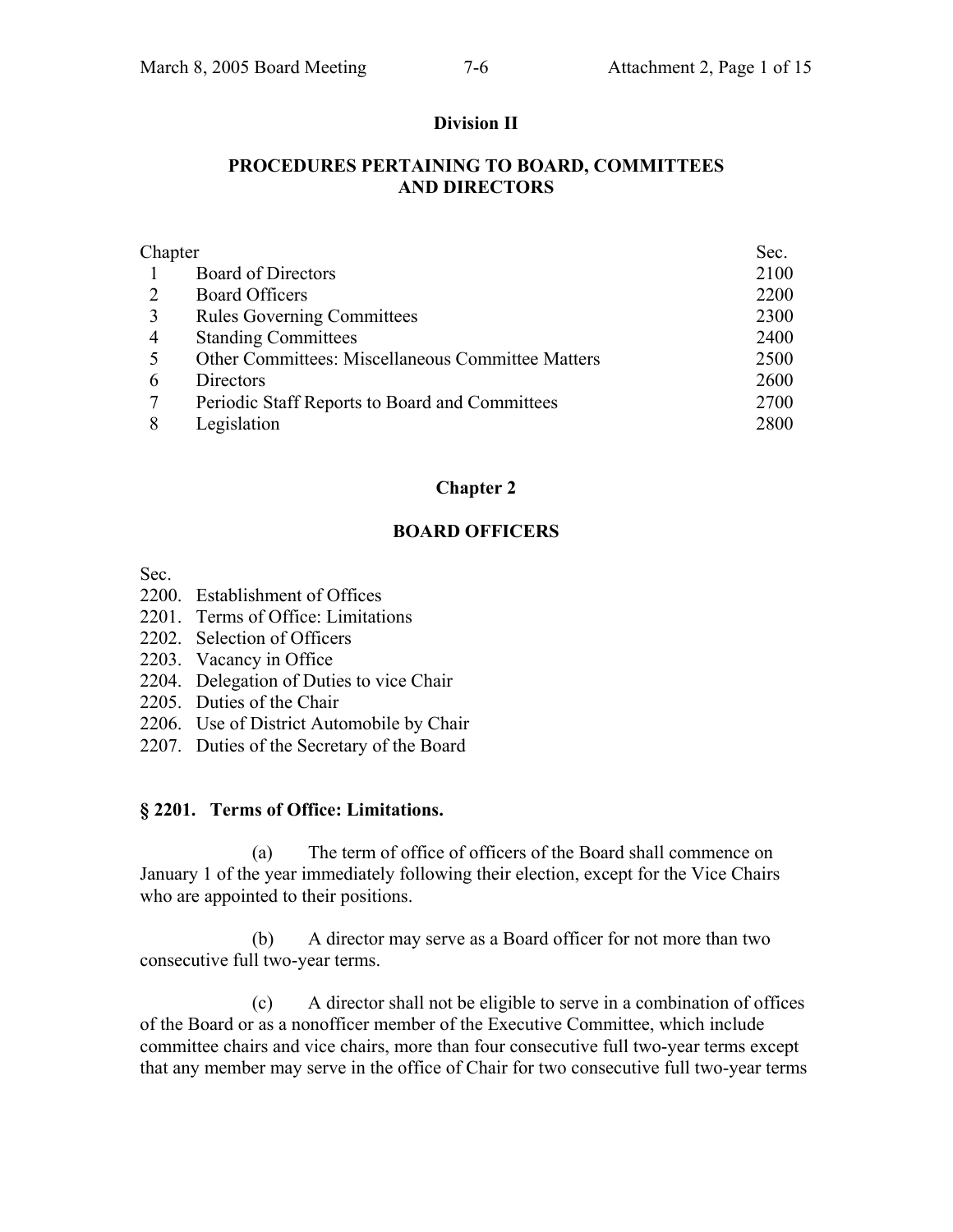without regard to previously held office and may thereafter serve as a member of the Executive Committee in the capacity as a past Chair.

#### **Chapter 4**

#### **STANDING COMMITTEES**

| Article |                                                     | Sec.  |
|---------|-----------------------------------------------------|-------|
|         | General                                             | 2400  |
|         | <b>Executive Committee</b>                          | 2410  |
| 3       | Engineering and Operations Committee                | 2430  |
| 4       | Budget, Finance, Investment and Insurance Committee |       |
|         | 2440                                                |       |
|         | Organization and Personnel Committee                | 2450  |
| 6       | Legal and Claims Committee                          | 2460  |
|         | Repealed                                            | 2470] |
| 8       | Water Planning, Quality and Resources Committee     | 2480  |
| 9       | <b>Ethics Committee</b>                             | 2490  |

## **Article 1**

# **GENERAL**

Sec.

2400. Identification of Standing Committees

2401. Officers and Members of Standing Committees

## **§ 2400. Identification of Standing Committees.**

The Standing Committees of the Board of Directors are:

 Executive Committee Engineering and Operations Committee Budget, Finance, Investment and Insurance Committee Organization and Personnel Committee Legal and Claims Committee Water Planning, Quality and Resources Committee Ethics Committee

## **§ 2411. Selection of Nonofficer Members.**

 Nonofficer members of the Executive Committee shall be nominated by the Nominating Committee or from the floor and elected at the December meeting of the Board. Three of the six nonofficer members shall be nominated and elected in even-numbered years and three in odd-numbered years.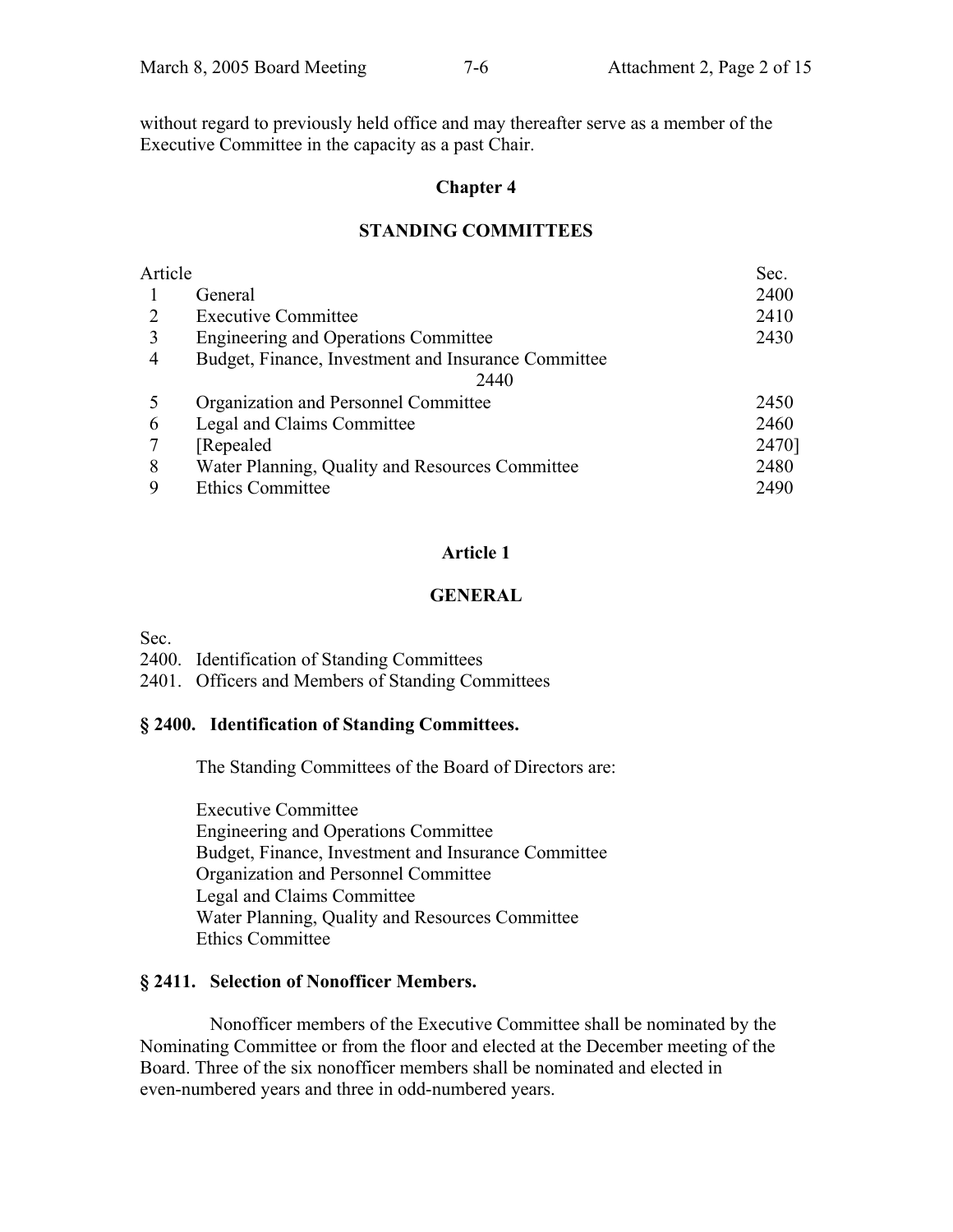# **§ 2417. Duties and Functions.**

 (a) The Executive Committee shall study, advise, and make recommendations with regard to:

 (1) Public information for governmental and other entities and officials, and for the citizens of California regarding matters affecting the District's interests;

 (2) Official dealings with the United States Government, the State of California or other states, member public agencies or their sub-agencies, foreign governments and other entities or persons in matters of public policy or other activities as deemed appropriate;

 (3) Review and approve board and committee agendas and, notwithstanding the jurisdiction of the other standing committees in the Code, have the authority to direct which committee shall consider an item;

 (4) Review and approve the scheduling of board and committee meetings;

 (5) Study, advise and make recommendations with regard to policies and procedures to be considered by the Board or committees thereof, except for proposed amendments to the Metropolitan Water District Act or this Administrative Code or other policy matters within the jurisdiction of a specific standing committee;

(6) Matters relating to the Colorado River Board of California;

 (7) Major policy issues to be considered by the Board, including proposed amendments to the Metropolitan Water District Act;

 (8) Questions raised by the officers and staff in intervals between meetings of the Board and in unexpected situations and emergencies;

 (9) The terms and conditions of employment of all consultants and advisors not within the jurisdiction of other committees;

 (10) Resolution of conflicting committee recommendations pursuant to Section 2314;

 (11) Monitor the progress of, and propose modifications to, the Board's goals in light of then existing and projected future conditions;

(12) Such other matters as may be required by Division II of this

Code.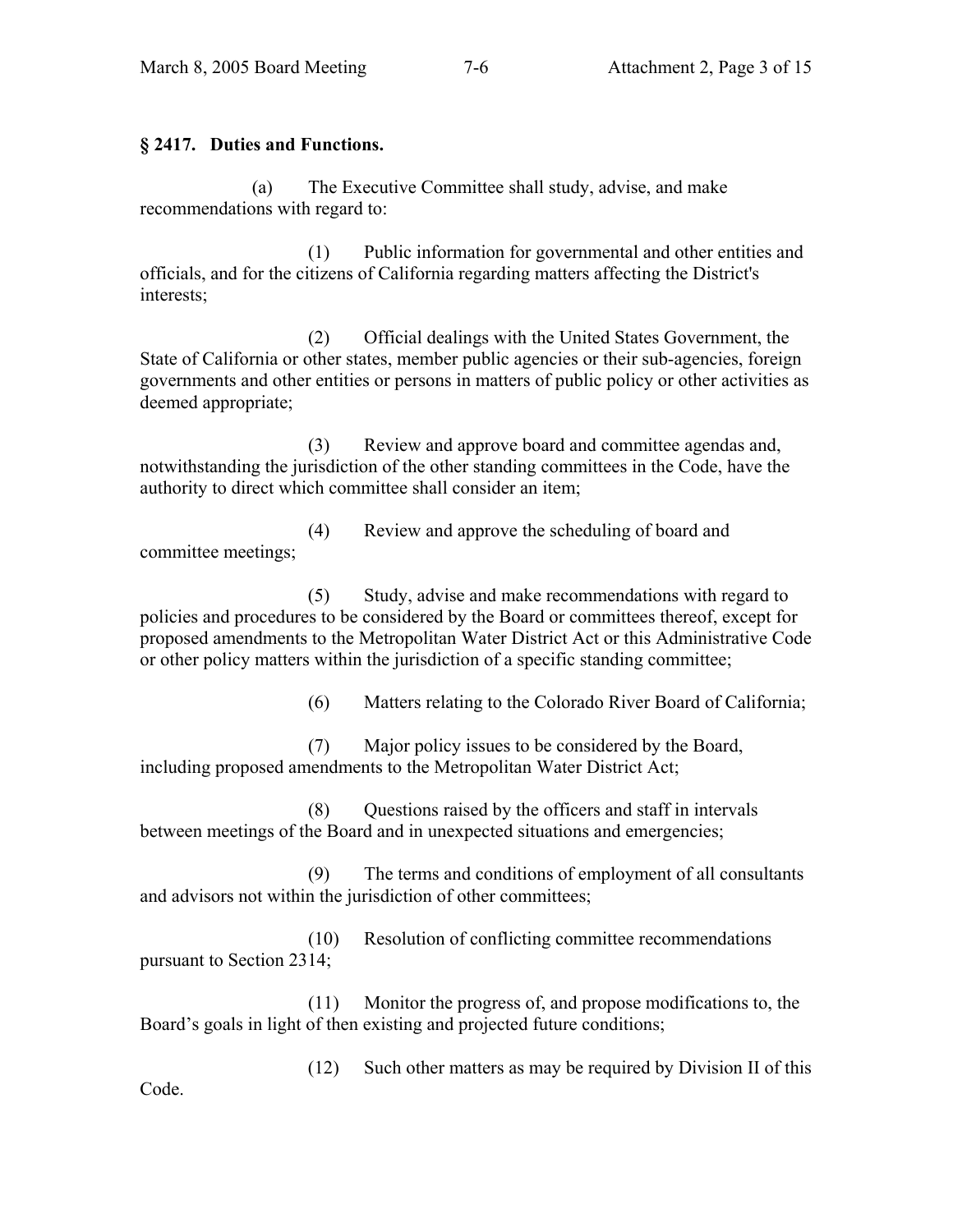## **Article 4**

## **BUDGET, FINANCE, INVESTMENT AND INSURANCE COMMITTEE**

Sec.

2440. Day of Regular Meeting

2441. Duties and Functions

#### **§ 2440. Day of Regular Meetings.**

 The regular meetings of the Budget, Finance, Investment and Insurance Committee shall be held on the Monday preceding regular Board meetings.

#### **§ 2441. Duties and Functions.**

 The Budget, Finance, Investment and Insurance Committee shall study, advise and make recommendations with regard to:

- (a) Preparation of budgets;
- (b) Policies and procedures related to budget development and cost

containment;

- (c) Sale of bonds and borrowing and repayment of money;
- (d) Disposition and investment of funds;
- (e) Authorization of appropriations;

 (f) The determination of revenues to be obtained through sales of water, water standby or availability of service charges, and the levying of taxes;

(g) The financial impact and requirements of policies concerning

annexation;

- (h) The financial aspects of the District's risk management program;
- (i) Questions pertaining to insurance coverage and self-insurance;

 (j) The selection of financial and insurance consultants and the determination of the scope of their assignments;

 (k) Form and contents of accounts, financial reports, and financial statements;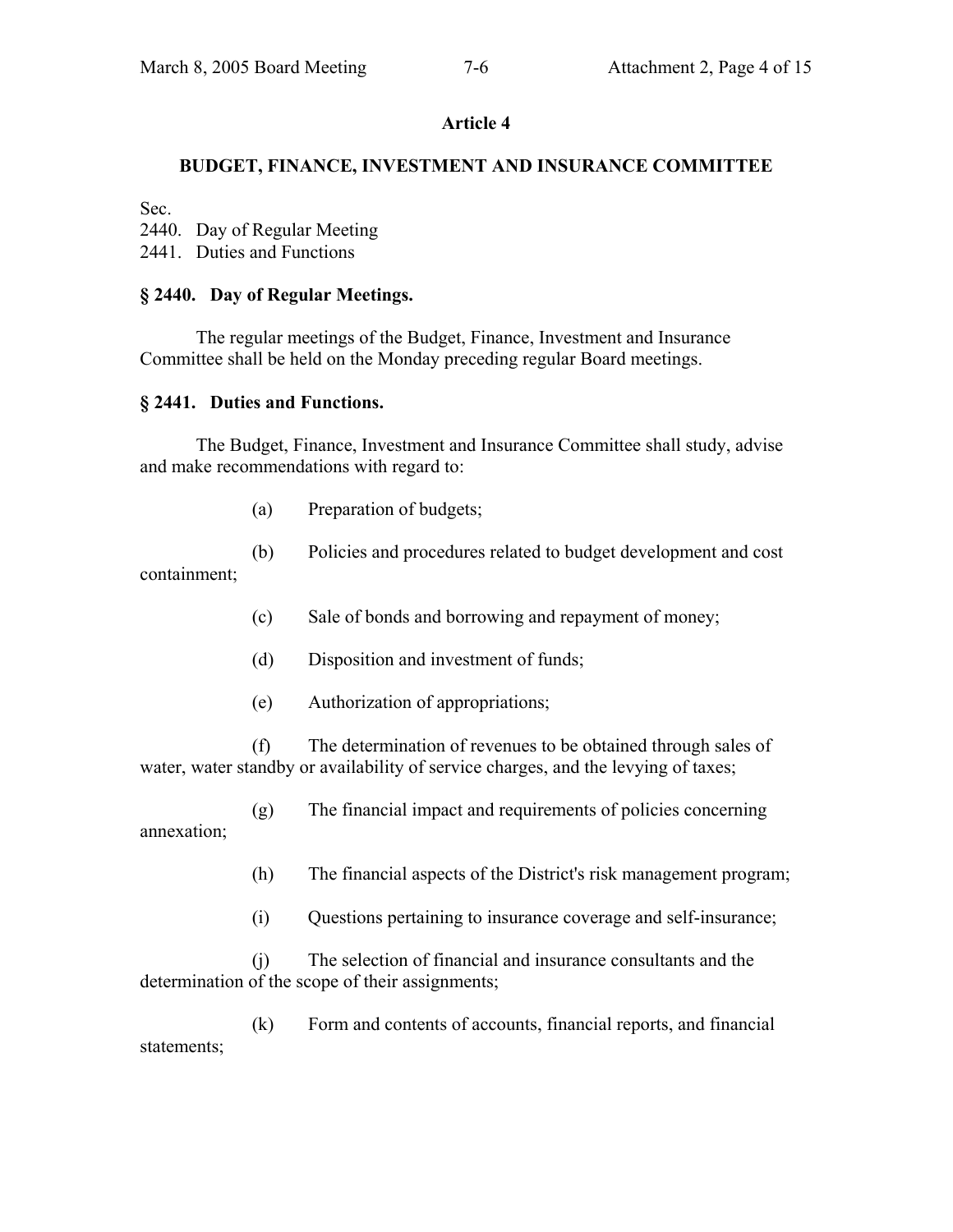(l) Proposed amendments to the Metropolitan Water District Act affecting the finance and insurance functions of the District;

 (m) Goals and objectives related to financial planning for Metropolitan, including but not limited to revenues, operating expenses, reserve policies, internally funded construction, debt management, investments and capital financing strategies;

 (n) The selling prices of water and conditions governing sales of water;

 (o) Costs and accounting procedures relating to the District's and other state water service contracts;

(p) Policies regarding the sale of water for various uses;

 (q) Policies regarding allocation of water standby or availability of service revenue requirements among member public agencies;

(r) Water standby or availability of service charges within the District;

 (s) Review and make recommendations regarding determinations by the chief Executive Officer with respect to appeals concerning readiness-to-serve charges, new demand charges, and connection maintenance charges, and report its recommendations, as appropriate, to affirm or reverse the Chief Executive Officer's determinations; and,

 (t) Review and make recommendations regarding appeals from determinations by the Chief Executive Officer to deny or qualify an application for exemption from the water standby charge, and report its recommendations, as appropriate, to affirm or reverse the Chief Executive Officer's determinations.

## **§ 2451. Duties and Functions.**

 The Organization and Personnel Committee shall study, advise and make recommendations with regard to:

 (a) The form of the District's organization and the flow of authority and responsibility;

 (b) Periodic independent reviews and studies of the organization, classification of positions, job duties, salaries, and salary ranges;

 (c ) Relations between the District and its employees, including all matters affecting wages, hours, pension plans and other employee benefits, and other terms and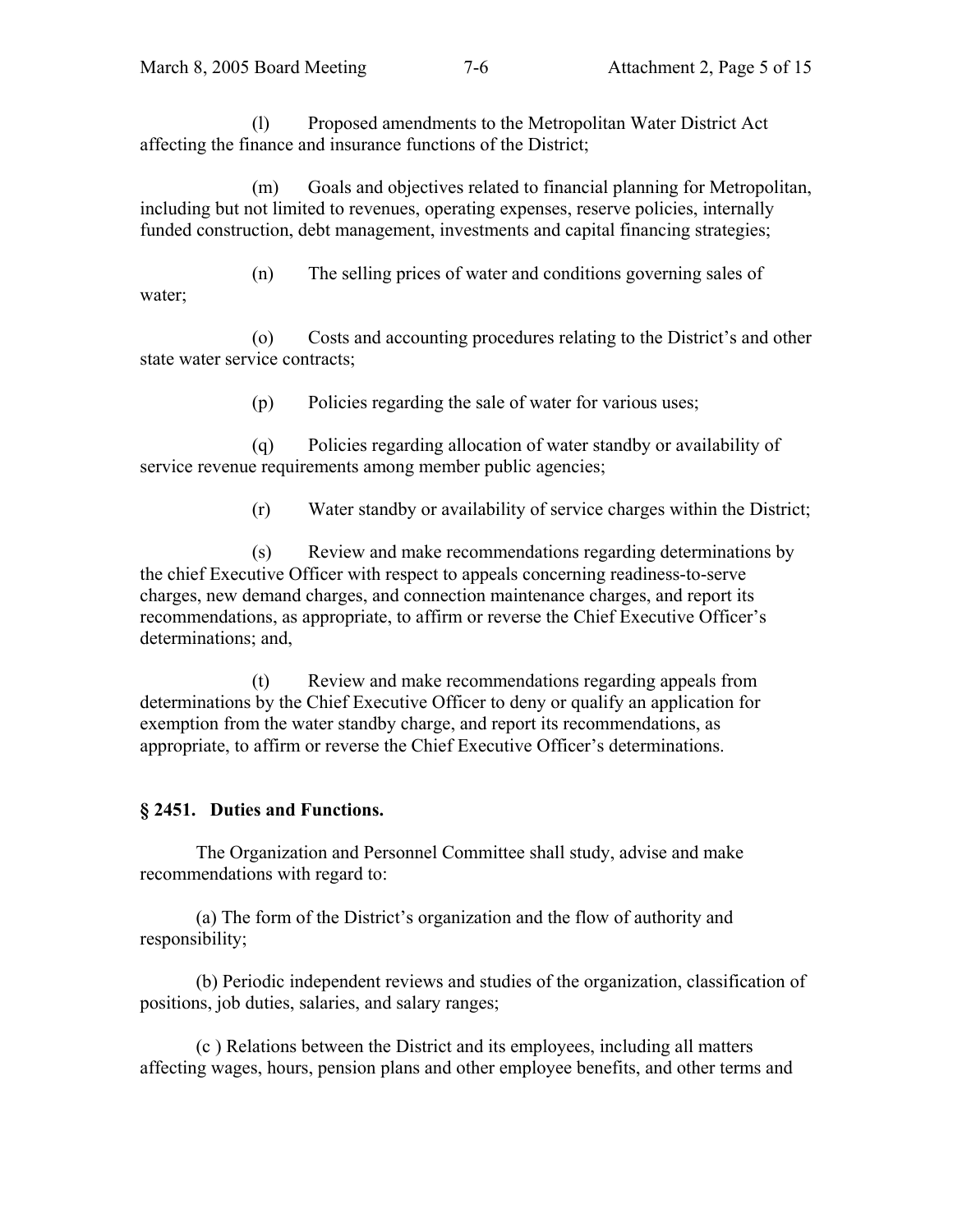conditions of employment, as well as the District's negotiation of such matters with employee bargaining units and selection of negotiators;

 (d) Areas of special concern to the District and its employees, including, but not limited to, equal employment opportunity, affirmative action, and work rules pertaining to the health and safety of employees;

 (e) Policies and rules regarding the employment, discipline and discharge of District officers and employees; and

 (f) Proposed amendments to the Metropolitan Water District Act and Administrative Code affecting the organization and personnel policies of the District and to the Public Employees' Retirement Law.

# **§ 2570. Asset and Real Property Committee.**

 (a) Members of the Asset and Real Property Committee are appointed by, and serve at the pleasure of, the Chair of the Board.

 (b) The Asset and Real Property Committee shall hold meetings as needed, as determined by the Chair of the Asset and Real Property Committee or the Chair of the Board.

 (c) The Asset and Real Property Committee shall study, advise and make recommendations with regard to:

 (1) Proposed amendments to the Metropolitan Water District Act and Code affecting the acquisition, ownership and sale of land by the District.

 (2) Proposed rules and proposals regarding business development opportunities, including real property and intellectual property transactions;

(3) Policies for the acquisition of rights-of-way;

 (4) The purchase, sale, and leasing of land and buildings, including the District's various office and garage space needs;

(5) The incidental use of land in farming operations and

otherwise;

(6) The operation and maintenance of buildings;

 (7) The purchase, management and disposition of personal property assets such as equipment and vehicles;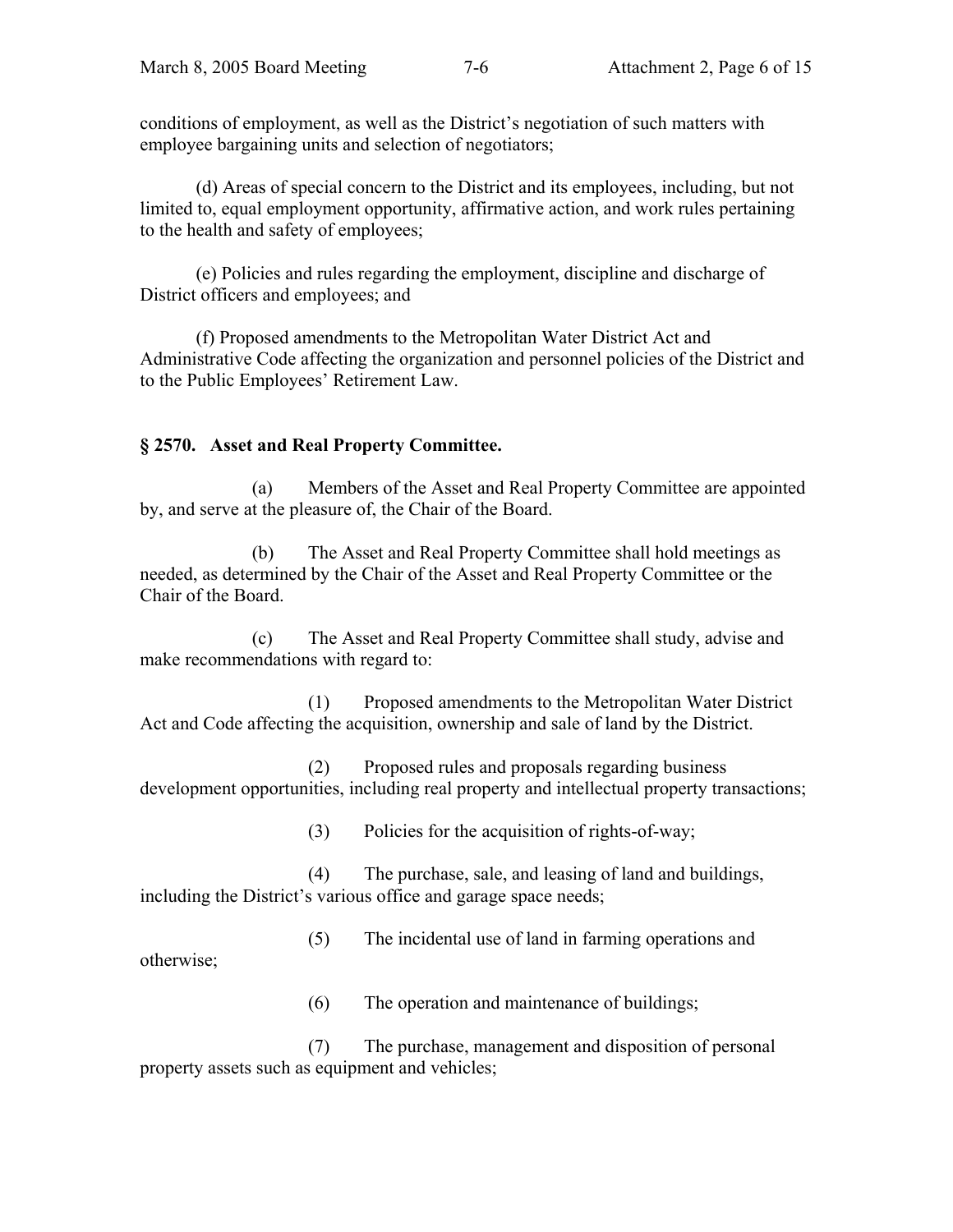(8) Facility master plans, including budgeting for capital improvements and long-term facilities commitments;

 (9) Information technology strategies, projects and activities, including asset management and the budgeting and tracking of information technology resources; and

 (10) Policies regarding annexation and the requirements, procedures, terms and conditions for annexations.

## **§ 2580. Recreation Committee**

 (a) Members of the Recreation Committee are appointed by, and serve at the pleasure of, the Chair of the Board.

 (b) The Recreation Committee shall hold meetings as needed, as determined by the Chair of the Recreation Committee or the Chair of the Board.

 (c) The Recreation Committee shall study, advise and make recommendations to the Board with regard to:

 (1) The development, oversight and coordination of recreational facilities at Diamond Valley Lake and Lake Skinner; and

 (2) The use of proceeds from the sale or disposition of surplus property related to Diamond Valley Lake and Lake Skinner for recreation purposes.

## **Division IV**

# **WATER SERVICE POLICIES**

| Chapter |                                                        | Sec. |
|---------|--------------------------------------------------------|------|
|         | Definitions                                            | 4100 |
| 2       | Regional Water Management                              | 4200 |
|         | <b>Water Sales Revenues</b>                            | 4300 |
| 4       | <b>Classification and Rates</b>                        | 4400 |
| 5       | Water Service Regulations - General                    | 4500 |
| 6       | [Repealed]                                             | 4600 |
|         | <b>Service Connections</b>                             | 4700 |
| 8       | <b>System Interconnections - Hydraulic Transients</b>  | 4800 |
| 9       | Interim Agricultural Water Program Service Regulations | 4900 |

## **§ 4301. Cost of Service and Revenue Requirement.**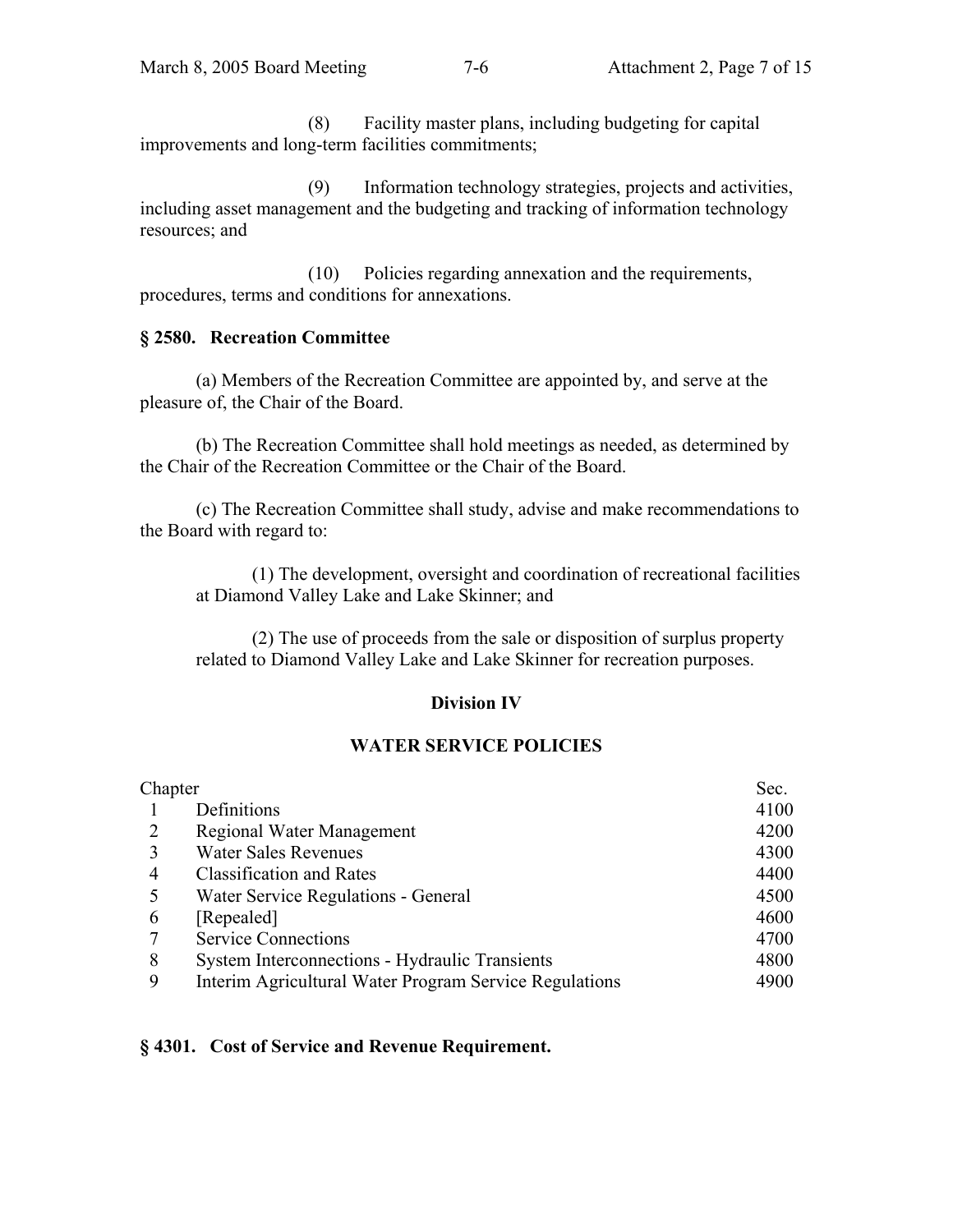(a) The District shall fix rates for water such that anticipated water sales, revenues, together with anticipated revenues from any water standby or availability of service charge (such as the readiness-to-serve charge or capacity charge) or assessment, ad valorem tax revenues and other revenues pay the expenses of the District, provide for repairs and maintenance, provide for payment of the purchase price or other charges for property or services or other rights acquired by the District, and provide for the payment of the interest and principal of the District's outstanding bonded debt. Subject to the foregoing, such rates and charges shall reflect the costs of the district's major service functions, including water supply, conveyance, power, storage, distribution and treatment, to the greatest degree practicable.

 (b) Notwithstanding the provisions in subsection (a) above, and amounts raised by ad valorem property taxation shall not exceed the limitations established by section 124.5 of the Act and, subject to those limitations, shall be not less than the approximate equivalent of the amounts levied for fiscal year 1990-91.

#### **§ 4304. Apportionment of Revenues and Setting of Water Rates and Charges to Raise Firm Revenue.**

 (a) Not later than at its January meeting the Chief Executive Officer shall present to the Budget, Finance, Investment and Insurance Committee of the Board.

(1) determinations of the revenue requirements and cost of service analysis supporting the rates and charges required during the fiscal year beginning the following July 1 as determined by the Chief Executive Officer in accordance with current Board policies, and

(2) recommendations of rates, including, but not limited to, the System Access Rate, Water Stewardship Rate, System Power Rate, Treatment Surcharge, and the Supply Rates, for the various classes of water service to become effective the following January 1. These recommended rates shall be the Chief Executive Officer's determination, made in accordance with current Board policies, of the rates necessary to produce substantially the revenues to be derived from water sales during the fiscal year beginning the following July 1.

 (b) The Chief Executive Officer shall also present to the Budget, Finance, Investment and Insurance Committee at its January meeting recommendations regarding the imposition of a water standby charge or an availability of service charge (such as the readiness-to-serve charge and capacity charge) which charge shall be the Chief Executive Officer's determination, made in accordance with current Board policies, of the charge necessary to produce substantially the revenues to be derived from firm revenue sources, if any, exclusive of taxes, during the fiscal year beginning the following July 1 which the Budget, Finance, Investment and Insurance Committee has determined to be necessary.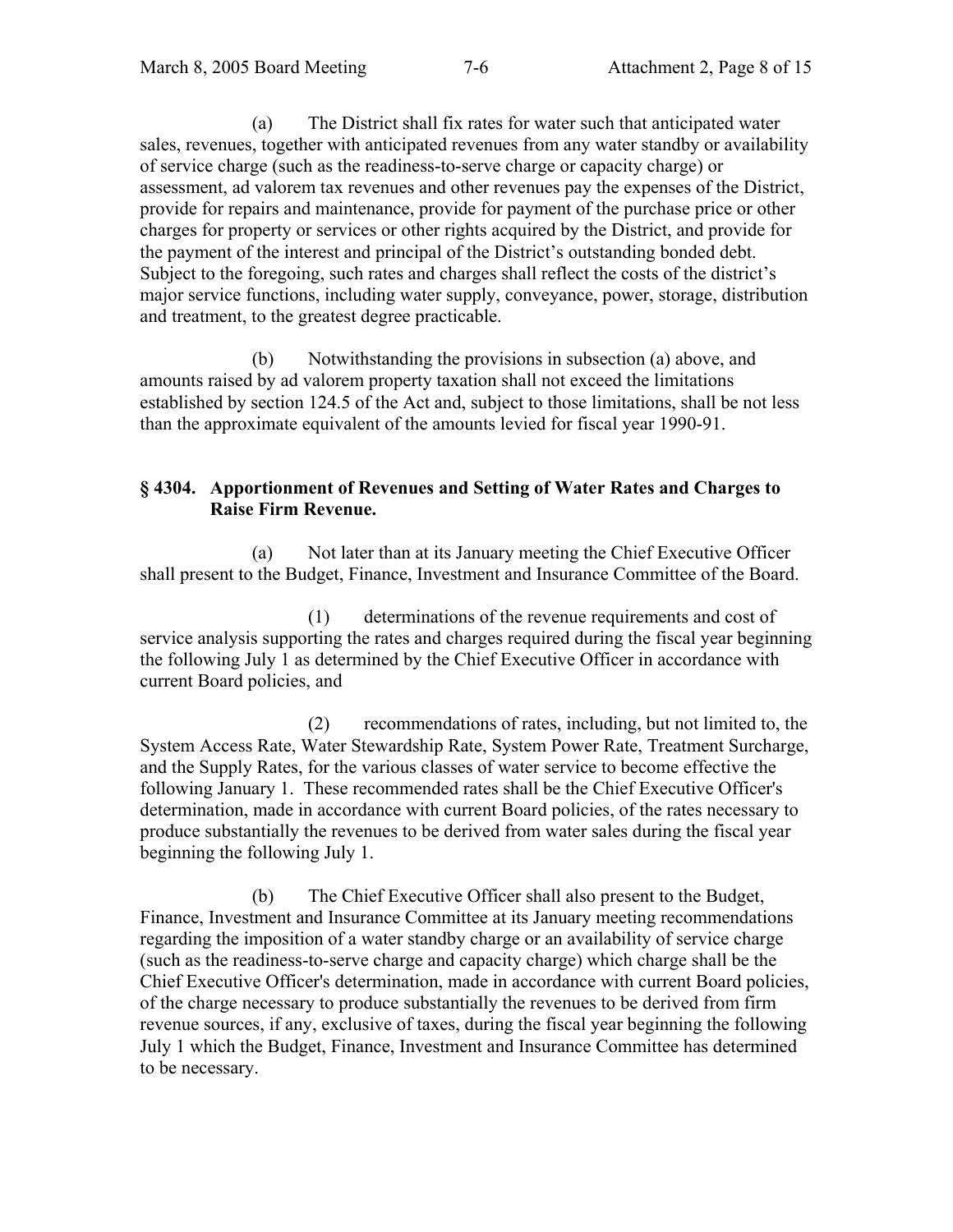(c) Not later than its January meeting the Budget, Finance, Investment and Insurance Committee shall set a time or times for, and shall thereafter hold, one or more meetings of the Budget, Finance, Investment and Insurance Committee to be held prior to its regular March meeting at which interested parties may present their views regarding the proposed water rates to said committee. The Budget, Finance, Investment and Insurance Committee shall direct the Chief Executive Officer to cause the publication of a notice of such public hearing to be published in newspapers of general circulation within the District's service area. Such notice shall be published not less than 10 days prior to the public hearing.

 (d) The Budget, Finance, Investment and Insurance Committee shall also make at its January meeting a preliminary determination of the type of firm revenue, if any, to be raised for the following fiscal year and recommend to the Board a form of resolution of intention to impose either a water standby charge or an availability of service charge sufficient to raise such firm revenue, exclusive of taxes, to implement such determination. The committee shall also recommend to the Board that it (1) authorize and direct the Chief Executive Officer to satisfy all notice requirements for implementation of such charge and (2) set dates, times and locations for, and thereafter hold, prior to the regular April meeting, one or more adjourned meetings of the Board, for public hearings and consideration of the imposition of the charge, at which interested parties may present their views regarding the proposed charge.

 (e) At its regular March meeting the Budget, Finance, Investment and Insurance Committee shall make its determination regarding the revenue requirement to be paid from water rates and the water rates to become effective the following January 1 and shall recommend said water rates to the Board at the Board's regular March meeting.

 (f) At its March meeting, the Board shall establish water rates for deliveries beginning the following January 1.

 (g) Not later than its regular May meeting, the Budget, Finance, Investment and Insurance Committee shall make its final determination regarding the water standby charge or other firm revenue charge, if any, for the fiscal year beginning the following July 1, and shall recommend such charge, if any, to the Board at its regular May meeting.

 (h) Not later than its May meeting, the Board shall consider and take action upon the recommendations, if any, of the Budget, Finance, Investment and Insurance Committee regarding a firm revenue source, exclusive of taxes, for the fiscal year beginning the following July 1.

 (i) Proposals for changes in water rates to become effective at times other than on January 1 shall require adequate notice to the public and a hearing before such proposals are acted upon by the Board, unless the Board finds that an immediate change in water rates is urgent.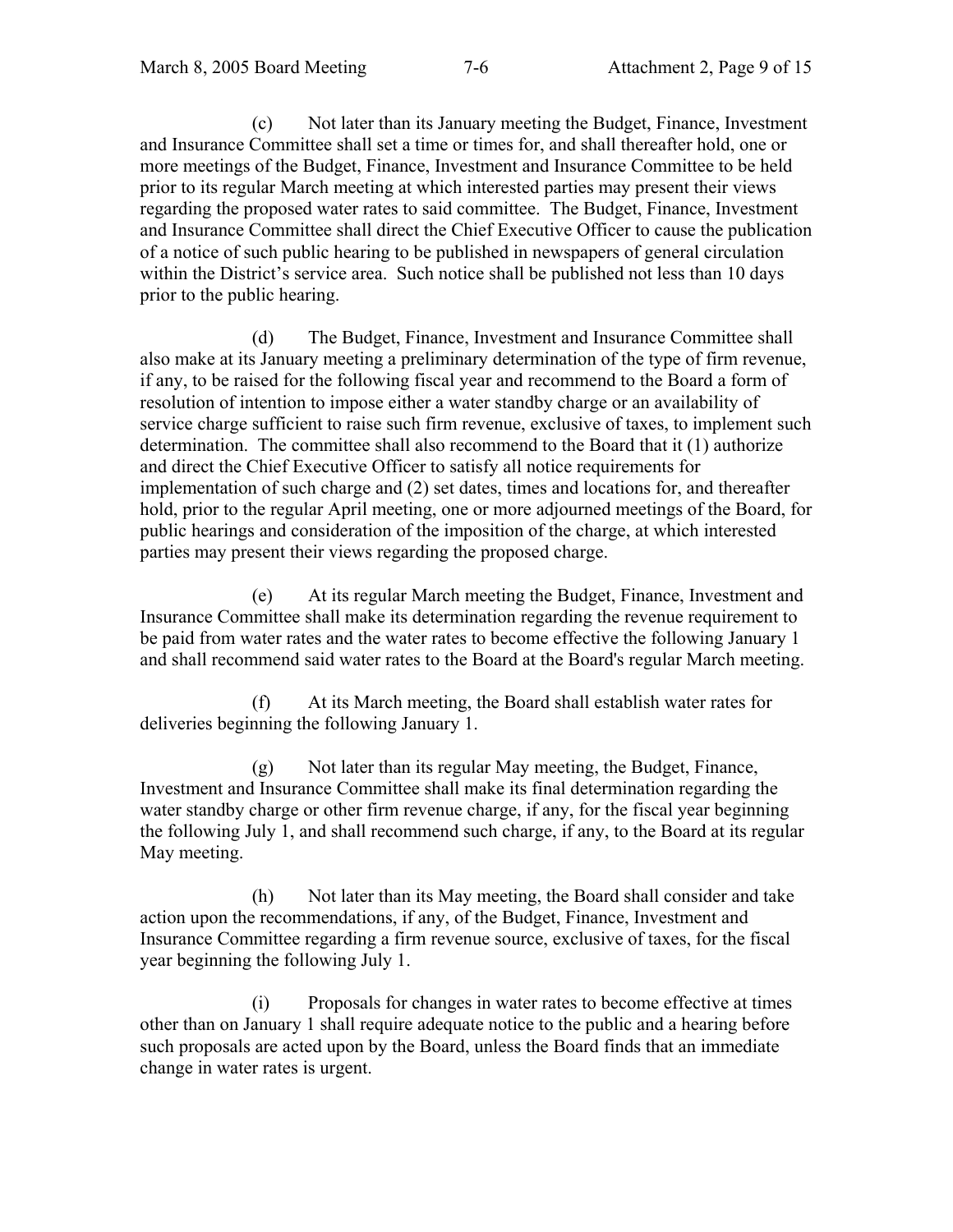#### **§ 4403. Capacity Charge.**

 (a) Beginning January 1, 2004, the capacity charge shall be payable by each member agency for system capacity based on the maximum summer day demand placed on the system between May 1 and September 30 for the three-calendar year period ending December 31, 2002, and thereafter for a rolling three-calendar year period.

 (b) The capacity charge shall be due monthly, quarterly or semiannually, as agreed upon by Metropolitan and the member public agency.

## **§ 4507. Billing and Payment for Water Deliveries.**

 (a) **Timeframe for Billing and Payment.** Except as noted herein below, invoices shall be mailed electronically, or, if requested by the member agency, by hardcopy via United States mail, not later than the tenth day of the month following delivery to a member public agency. Each such invoice shall indicate the date of mailing and the date on which the payment there under becomes delinquent and shall show the total amount of water delivered for each class of service, the charges for water sold and delivered for each class, the readiness-to-serve and capacity charges, as applicable, and the total amount due and owing, all as determined by the Chief Executive Officer. Payment of the amount shown on any such invoice shall be due on the last business day of that month and shall be delinquent if not received by the Treasurer of the District before the close of crediting activity on the last business day of the first month following such date of mailing. When making any such payment the member public agency shall specify the invoice or invoices to which the payment shall be credited by the District.

#### **Division V**

#### **FINANCIAL MATTERS**

| Chapter |                                | Sec. |
|---------|--------------------------------|------|
|         | 1 Administrative Matters       | 5100 |
| 2       | <b>Financial Policies</b>      | 5200 |
|         | <b>Short-Term Certificates</b> | 5300 |

#### **§ 5104. Payment After Loss of Bond Interest Coupon.**

 (a) The Treasurer of the District is authorized to effectuate payment, without action of the Board, of a claim arising from the loss of a bond interest coupon that has been detached from a District bond or from the destruction of a bond interest coupon at any time after the date of its maturity, and the Treasurer has received: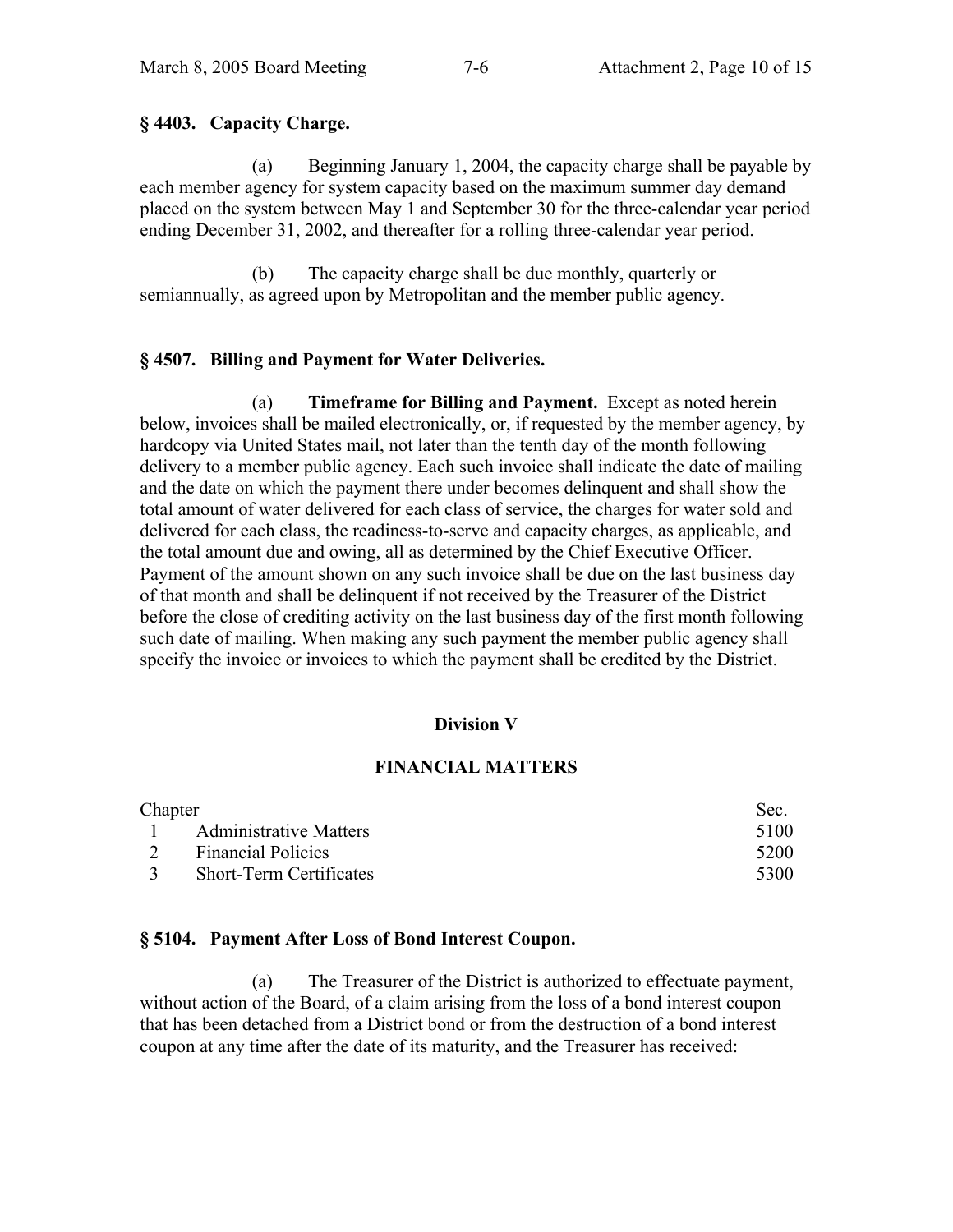(1) An affidavit or affidavits establishing the ownership of the coupon and reciting therein the circumstances under which it was lost or destroyed; and

 (2) An indemnity bond in a penal sum which is at least the amount of the claim, said sum being specifically stated in said bond, said bond to be approved by the General Counsel and then filed with the Treasurer. The indemnity bond must include a rider substantially in the form hereinafter set forth:

(i) Rider.

This Rider is attached to and is a part of the Bond of Indemnity executed by the (enter name of insurance company) respecting the loss of coupons due coupons at \$ per coupon - total \$ , detached from \$ Bonds of THE METROPOLITAN WATER DISTRICT OF SOUTHERN CALIFORNIA, numbered to ,  $\%$ , maturing , at \$ each bond in bearer form.

It is understood and agreed that in the event the balance in the coupon account respecting the above-described issue of bonds, maintained by the Treasurer of said District, should hereafter not be sufficient as a result of the payment of coupon(s) to provide for outstanding unpaid coupons, (enter name of insurance company) will reimburse The Metropolitan Water District of Southern California, up to the face amount of the coupon(s) paid under this indemnity contingent upon presentation by said District of (a) evidence that said District has paid the afore-described coupon(s) or (b) a certificate from the Treasurer of said District that there is a deficiency in said coupon account balance.

 It is understood that within the first year after the due date of the afore-described coupon(s) that (enter name of insurance company) may request that the Treasurer of said District search the District's records to ascertain if in fact the afore-described coupon(s) have been paid, but any such request shall only be honored by said Treasurer upon payment by (enter name of insurance company) of any fee required by said Treasurer to cover costs of such search.

Executed this day of 19.

(enter name of insurance company)

 (b) The Treasurer shall report annually to the Budget, Finance, Investment and Insurance Committee all payments made pursuant to this Section 5104.

# **§ 5105. Lost or Destroyed Bonds.**

 (a) The Treasurer of the District is authorized to issue a new District bond or bonds similar to the original to replace it if the Treasurer has received: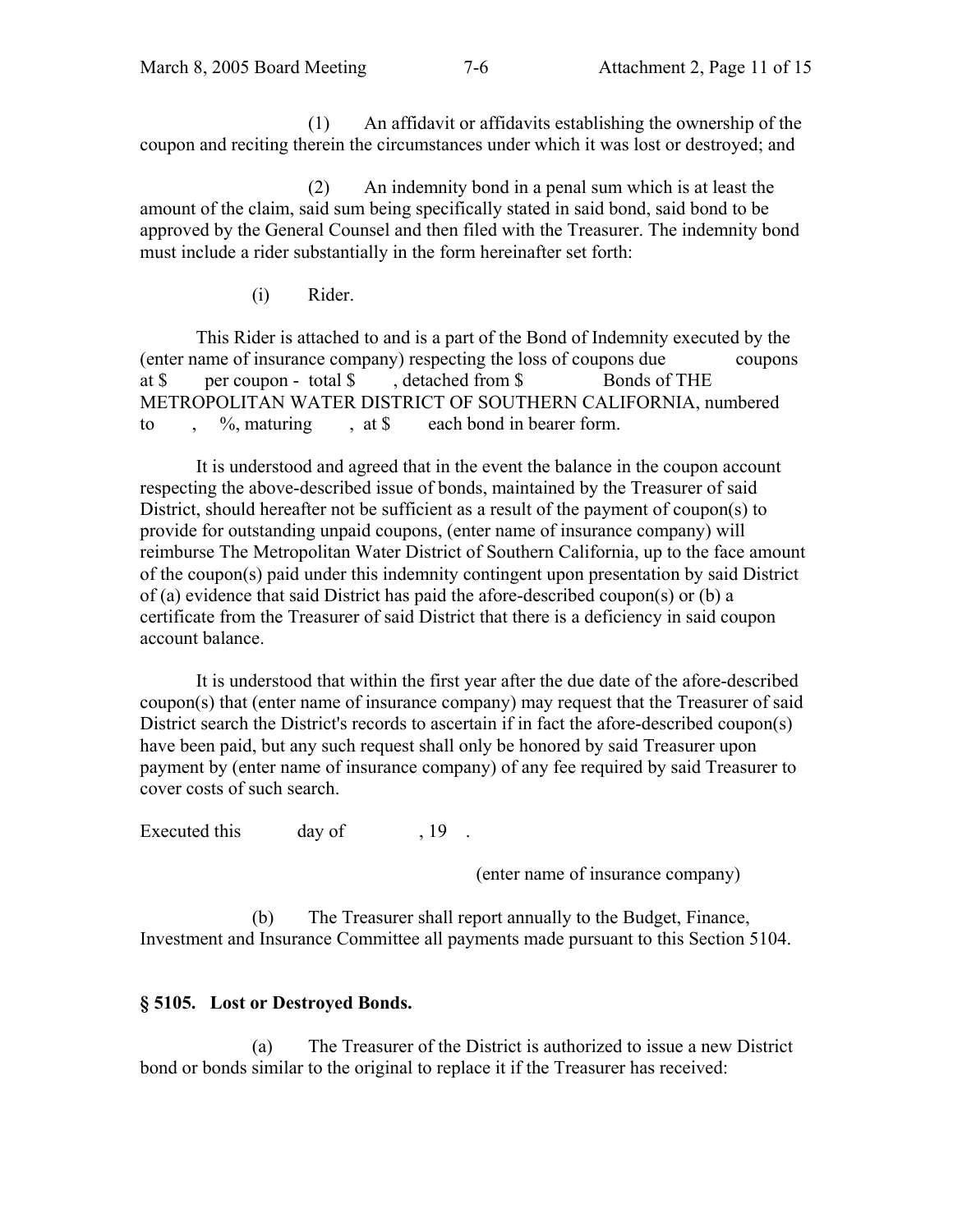(1) Proof satisfactory to the Treasurer that the bond has been lost or destroyed; and

 (2) Security approved by the Treasurer and the General Counsel from the owner indemnifying the District against any loss incurred on account of the bond, such security to be equal to the principal amount of the bond and plus the aggregate amount of any attached interest coupons; and

(3) The costs for issuance of the new bond.

 (b) The Treasurer shall report annually to the Budget, Finance, Investment and Insurance Committee of the Board all issuances of duplicate bonds made pursuant to this Section 5105.

# **§ 5107. Annual Budget.**

 (a) There shall be prepared, under the direction of the Chief Executive Officer, a proposed annual consolidated budget which shall be submitted to the Board no later than the date of the regular Board meeting in June immediately preceding the fiscal year to which the budget applies. The proposed budget shall indicate by fund all anticipated expenditures and required reserves and the source of moneys to be used to meet such expenditures and provide such reserves. The proposed annual consolidated budget will include a three-year budget outlook. A Board Workshop on the proposed annual consolidated budget will be conducted prior to the June Budget, Finance, Investment and Insurance Committee meeting. The Budget, Finance, Investment and Insurance Committee shall review the proposed budget in its entirety, together with the recommendations from the Board workshop, and report its recommendations to the Board.

 (b) After considering the proposed budget and making any revisions thereto that it may deem advisable, the Board shall adopt the budget before the beginning of the fiscal year to which the budget applies. The amounts provided in the budget for total expenditures for operation and maintenance, including minimum and variable operation and maintenance charges under water or power contracts with the State, for capital charges under such contracts, and for debt service, shall be deemed to be appropriated from the funds indicated in the budget.

 (c) The adoption of the budget shall have no effect upon appropriations for capital projects and continuing expenditures not susceptible to immediate direct allocation, as described in Section 5108 hereof, and shall not establish any limitations on expenditures for such purposes.

 (d) The total operational and maintenance budget shall be measured against the regional rate of inflation as measured by five-year rolling average change in the Consumer Price Index (CPI) for the Los Angeles-Riverside-range County area, not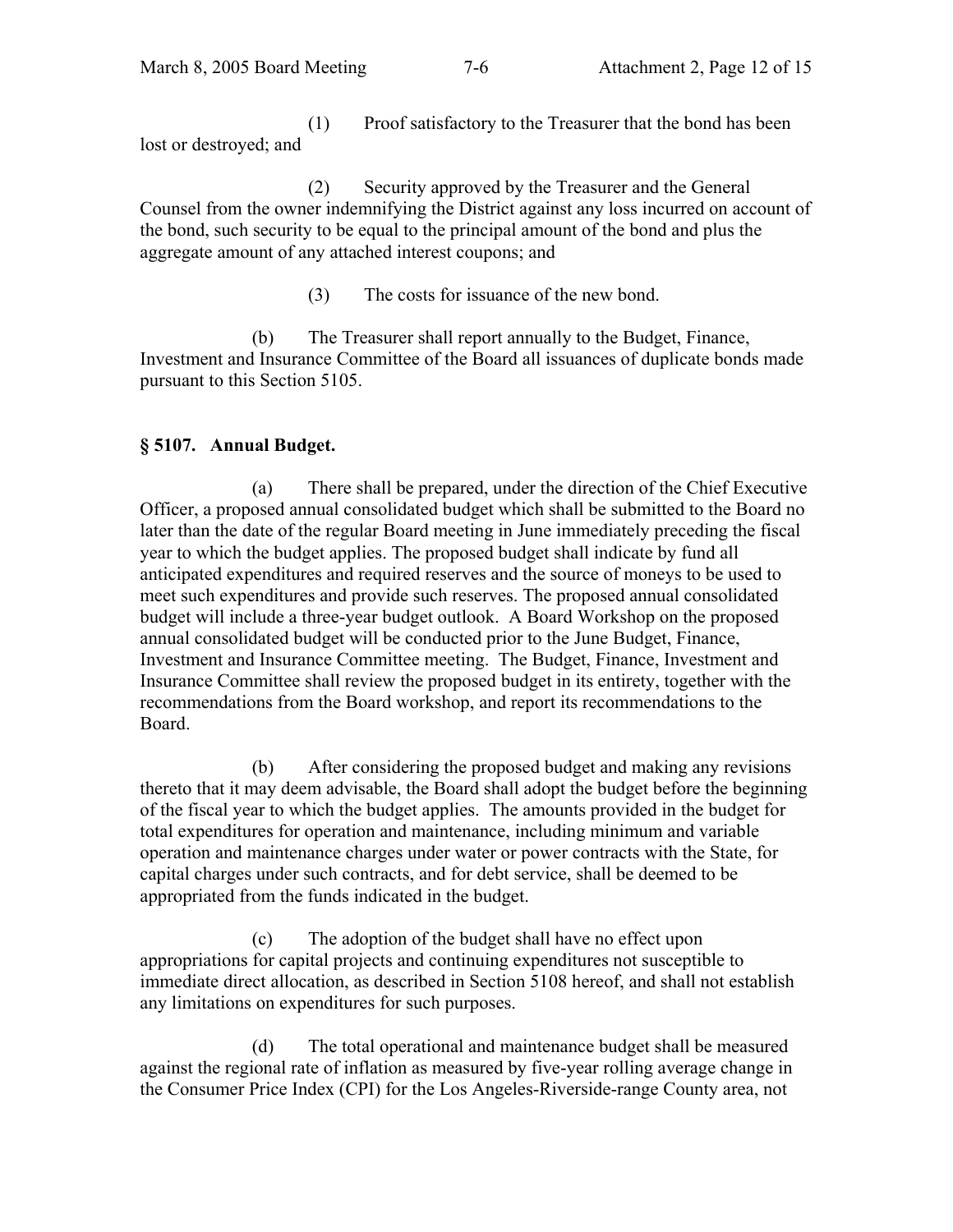seasonally adjusted, for all items as reported by the U. S. Bureau of Labor Statistics. The budget will include explanations of increases greater than the CPI due to unique conditions, growth or expansion of services.

# **Chapter 3**

# **SHORT-TERM REVENUE CERTIFICATES**

Sec.

- 5300. Authorization to Chief Executive Officer
- 5301. Dealer-Manager
- 5302. Credit Facility
- 5303. Issuing and Paying Agent
- 5304. Method and Procedures for Sale of Certificates
- 5305. Report of Exercise of Authority

## **§ 5305. Report of Exercise of Authority.**

 The Chief Executive Officer shall report to the next following meeting of the Budget, Finance, Investment and Insurance Committee of the Board any exercise of authority pursuant to this Chapter.

## **Division VI**

## **PERSONNEL MATTERS**

| Chapter |                                                         | Sec.  |
|---------|---------------------------------------------------------|-------|
|         | <b>Employee Relations</b>                               | 6100  |
|         | <b>Personnel Regulations</b>                            | 6200  |
|         | <b>General Employee Matters</b>                         | 6300  |
| 4       | Officers                                                | 6400  |
|         | Management and Confidential Employees - General         | 6500  |
| [6]     | Repealed                                                | 6600] |
|         | <b>Employee Deferred Compensation and Savings Plans</b> | 6700  |

## **§ 6436. Annual and Quarterly Reports to Legal and Claims Committee.**

 (a) The Chief Executive Officer and General Counsel shall report quarterly to the Legal and Claims Committee the exercise of any power delegated to them by Sections 6433 and 6434. The General Counsel shall report quarterly to the Legal and Claims Committee the exercise of any power delegated to him by Section 6431.

 (b) The General Counsel shall annually, in advance of the July Board meetings, submit to the Legal and Claims Committee a comprehensive Legal Department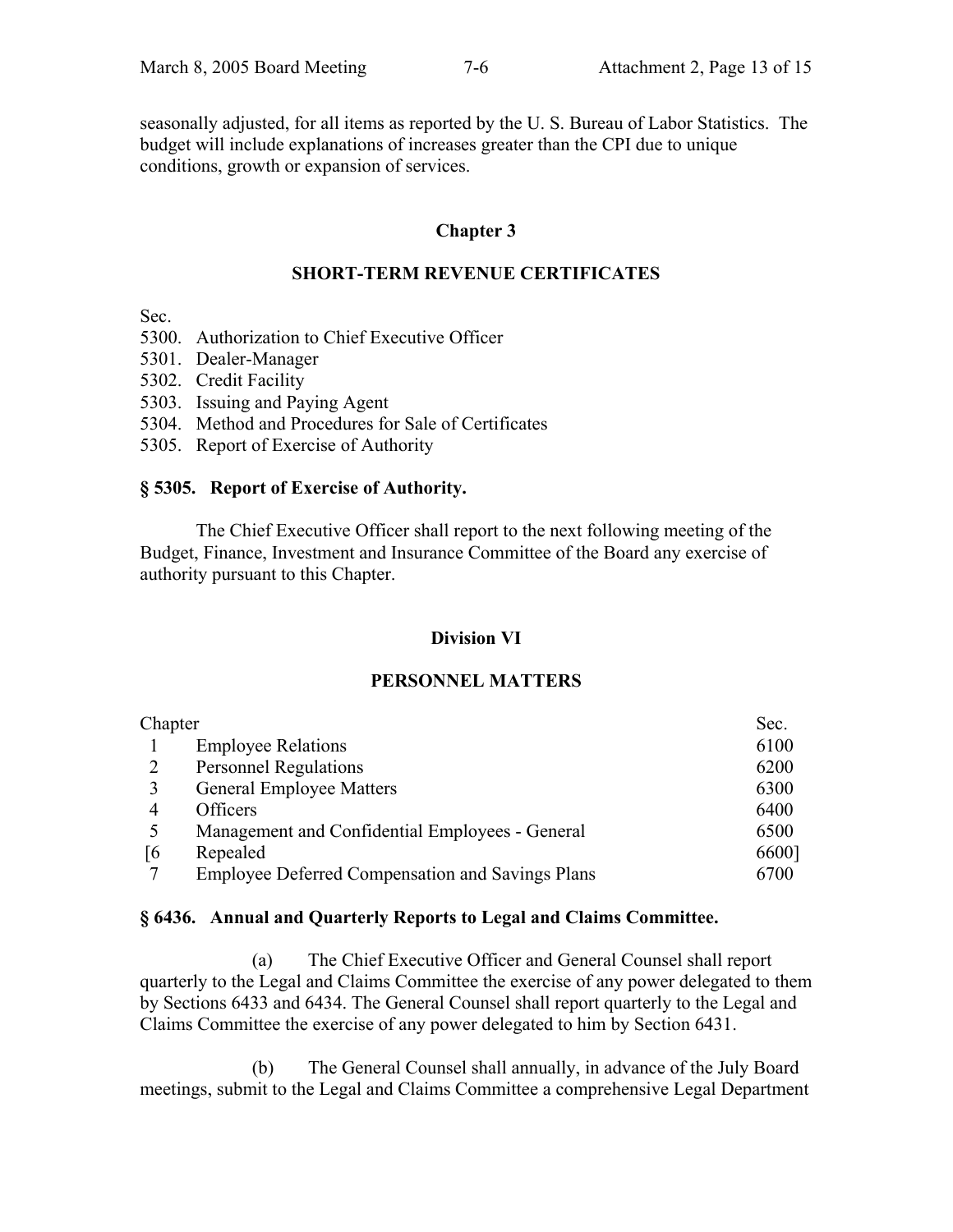business plan and the Legal Department's annual goals and work objectives for review and approval. The business plan and goals and work objectives shall be submitted in conjunction with similar reports by the Chief Executive Officer and General Auditor to the Executive Committee, the Audit Committee and the Budget, Finance, Investment and Insurance Committee.

#### **Article 7**

#### **ARTICLES OF THE METROPOLITAN WATER DISTRICT OF SOUTHERN CALIFORNIA 1997 DEFERRED COMPENSATION PLAN**

Sec.

- 6800. Article I Name
- 6801. Article II Purposes
- 6802. Article III Definitions
- 6803. Article IV General Provisions
- 6804. Article V Administration
- 6805. Article VI Eligibility
- 6806. Article VII Enrollment
- 6807. Article VIII Plan Ceiling
- 6808. Article IX Catch-Up Provisions
- 6809. Article X Availability of Amounts Deferred
- 6810. Article XI Payments to Participant
- 6811. Article XII Payments to Beneficiary
- 6812. Article XIII Payments to Surviving Spouse
- 6813. Article XIV Minimum Rate of Periodic Payments
- 6814. Article XV Payments for Unforeseeable Emergencies
- 6815. Article XVI QDRO's
- 6816. Article XVII Participant's Accounts
- 6817. Article XVIII District's Obligations
- 6818. Article XIX Ownership and Investment
- 6819. Article XX Participant's Risk of Loss
- 6820. Article XXI Participant's Rights
- 6821. Article XXII Administrative Cost
- 6822. Article XXIII Amendment or Termination of 1997 Plan
- 6823. Article XXIV Leave of Absence
- 6824. Article XXV Return to Excess Deferrals
- 6825. Article XXVI Advisory Committee
- 6826. Article XXVII Transfers Between Plans
- 6827. Article XXVIII Direct Rollover of Eligible Rollover Distributions
- 6828. Article XXIX Acceptance of rollovers from Other Plans
- 6829. Article XXX Participant Loans
- 6830. Article XXXI Purchase of Service Credits
- 6831. Article XXXII Employee Plans Compliance Resolution System